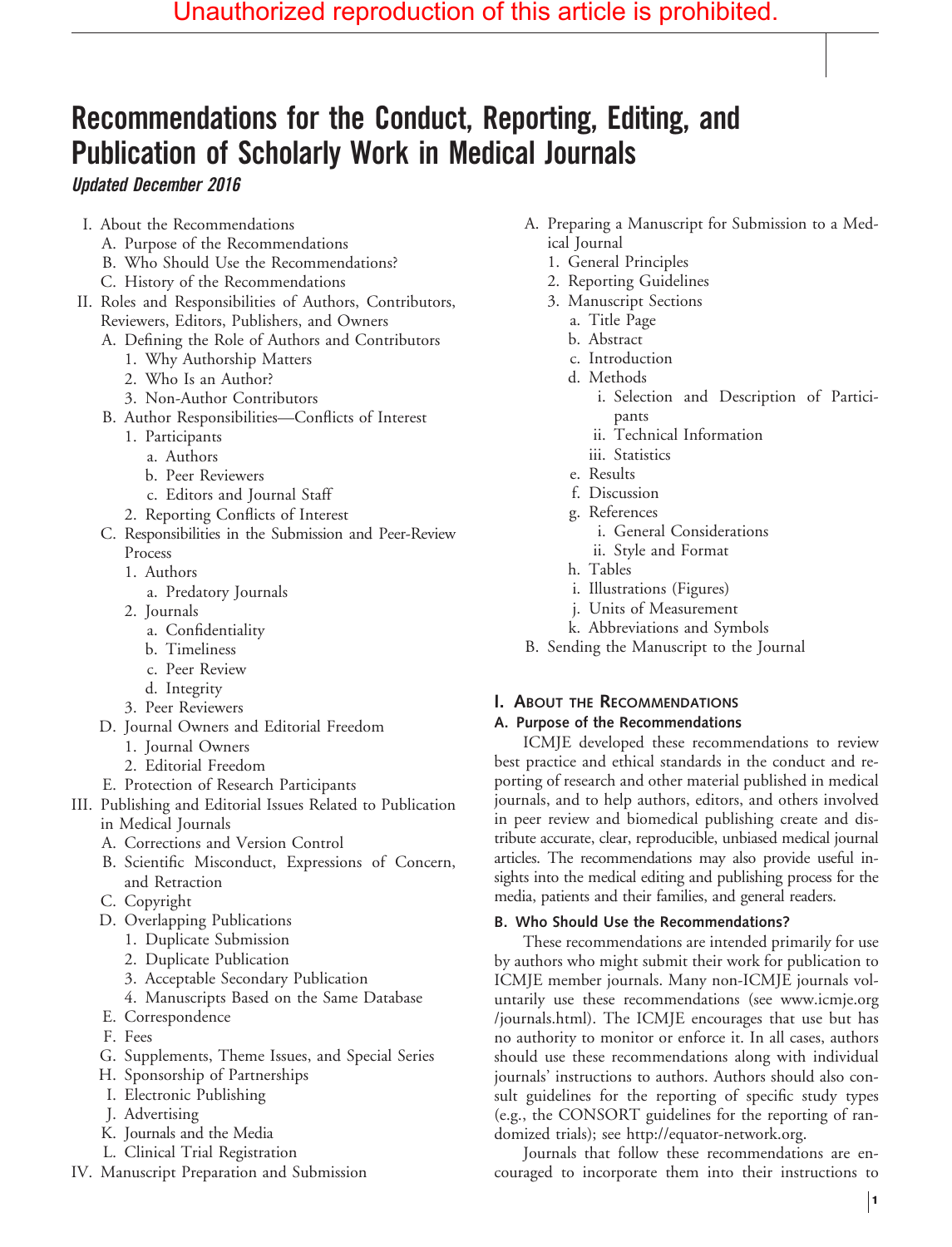authors and to make explicit in those instructions that they follow ICMJE recommendations. Journals that wish to be identified on the ICMJE website as following these recommendations should notify the ICMJE secretariat via e-mail at icmje@acponline.org. Journals that in the past have requested such identification but who no longer follow ICMJE recommendations should use the same means to request removal from this list.

The ICMJE encourages wide dissemination of these recommendations and reproduction of this document in its entirety for educational, not-for-profit purposes without regard for copyright, but all uses of the recommendations and document should direct readers to www.icmje.org for the official, most recent version, as the ICMJE updates the recommendations periodically when new issues arise.

#### **C. History of the Recommendations**

The ICMJE has produced multiple editions of this document, previously known as the Uniform Requirements for Manuscripts Submitted to Biomedical Journals (URMs). The URM was first published in 1978 as a way of standardizing manuscript format and preparation across journals. Over the years, issues in publishing that went well beyond manuscript preparation arose, resulting in development of a number of Separate Statements on editorial policy. The entire Uniform Requirements document was revised in 1997; sections were updated in May 1999 and May 2000. In May 2001, the ICMJE revised the sections related to potential conflicts of interest. In 2003, the committee revised and reorganized the entire document and incorporated the Separate Statements into the text, and revised it again in 2010. Previous versions of this document can be found in the "Archives" section of www.icmje .org. Now renamed "Recommendations for the Conduct, Reporting, Editing, and Publication of Scholarly Work in Medical Journals" (ICMJE Recommendations), the document was revised in 2013, 2014, 2015, and the current version in 2016.

### **II. ROLES AND RESPONSIBILITIES OF AUTHORS, CONTRIBUTORS, REVIEWERS, EDITORS, PUBLISHERS, AND OWNERS**

### **A. Defining the Role of Authors and Contributors**

**1. Why Authorship Matters**

Authorship confers credit and has important academic, social, and financial implications. Authorship also implies responsibility and accountability for published work. The following recommendations are intended to ensure that contributors who have made substantive intellectual contributions to a paper are given credit as authors, but also that contributors credited as authors understand their role in taking responsibility and being accountable for what is published.

Because authorship does not communicate what contributions qualified an individual to be an author, some journals now request and publish information about the contributions of each person named as having participated in a submitted study, at least for original research. Editors are strongly encouraged to develop and implement a contributorship policy. Such policies remove much of the ambiguity surrounding contributions, but leave unresolved the question of the quantity and quality of contribution that qualify an individual for authorship. The ICMJE has thus developed criteria for authorship that can be used by all journals, including those that distinguish authors from other contributors.

### **2. Who Is an Author?**

The ICMJE recommends that authorship be based on the following 4 criteria:

1. Substantial contributions to the conception or design of the work; or the acquisition, analysis, or interpretation of data for the work; AND

2. Drafting the work or revising it critically for important intellectual content; AND

3. Final approval of the version to be published; AND

4. Agreement to be accountable for all aspects of the work in ensuring that questions related to the accuracy or integrity of any part of the work are appropriately investigated and resolved.

In addition to being accountable for the parts of the work he or she has done, an author should be able to identify which co-authors are responsible for specific other parts of the work. In addition, authors should have confidence in the integrity of the contributions of their co-authors.

All those designated as authors should meet all four criteria for authorship, and all who meet the four criteria should be identified as authors. Those who do not meet all four criteria should be acknowledged—see Section II.A.3 below. These authorship criteria are intended to reserve the status of authorship for those who deserve credit and can take responsibility for the work. The criteria are not intended for use as a means to disqualify colleagues from authorship who otherwise meet authorship criteria by denying them the opportunity to meet criterion #s 2 or 3. Therefore, all individuals who meet the first criterion should have the opportunity to participate in the review, drafting, and final approval of the manuscript.

The individuals who conduct the work are responsible for identifying who meets these criteria and ideally should do so when planning the work, making modifications as appropriate as the work progresses. It is the collective responsibility of the authors, not the journal to which the work is submitted, to determine that all people named as authors meet all four criteria; it is not the role of journal editors to determine who qualifies or does not qualify for authorship or to arbitrate authorship conflicts. If agreement cannot be reached about who qualifies for authorship, the institution(s) where the work was performed, not the journal editor, should be asked to investigate. If authors request removal or addition of an author after manuscript submission or publication, journal editors should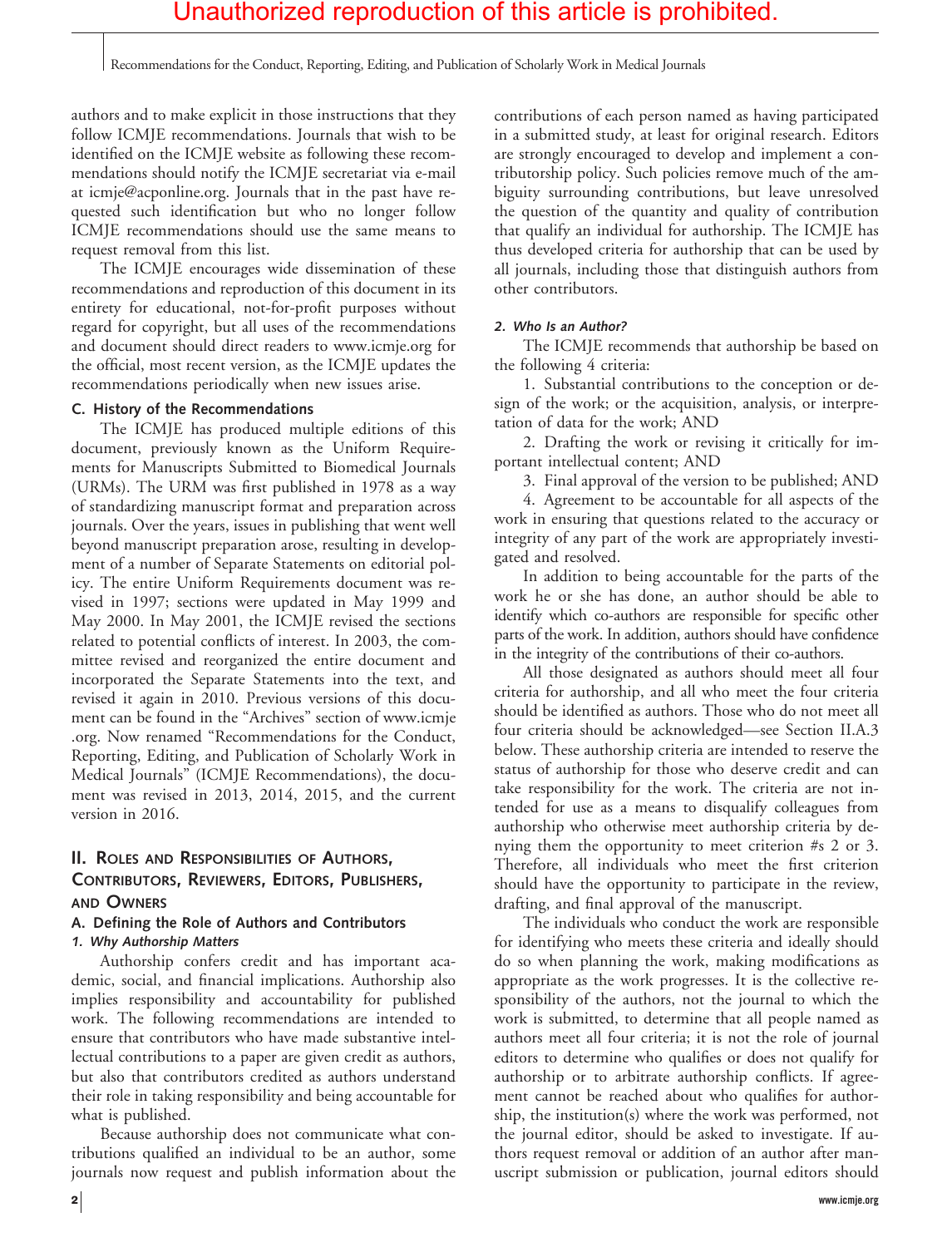seek an explanation and signed statement of agreement for the requested change from all listed authors and from the author to be removed or added.

The corresponding author is the one individual who takes primary responsibility for communication with the journal during the manuscript submission, peer review, and publication process, and typically ensures that all the journal's administrative requirements, such as providing details of authorship, ethics committee approval, clinical trial registration documentation, and gathering conflict of interest forms and statements, are properly completed, although these duties may be delegated to one or more coauthors. The corresponding author should be available throughout the submission and peer review process to respond to editorial queries in a timely way, and should be available after publication to respond to critiques of the work and cooperate with any requests from the journal for data or additional information should questions about the paper arise after publication. Although the corresponding author has primary responsibility for correspondence with the journal, the ICMJE recommends that editors send copies of all correspondence to all listed authors.

When a large multi-author group has conducted the work, the group ideally should decide who will be an author before the work is started and confirm who is an author before submitting the manuscript for publication. All members of the group named as authors should meet all four criteria for authorship, including approval of the final manuscript, and they should be able to take public responsibility for the work and should have full confidence in the accuracy and integrity of the work of other group authors. They will also be expected as individuals to complete conflict-of-interest disclosure forms.

Some large multi-author groups designate authorship by a group name, with or without the names of individuals. When submitting a manuscript authored by a group, the corresponding author should specify the group name if one exists, and clearly identify the group members who can take credit and responsibility for the work as authors. The byline of the article identifies who is directly responsible for the manuscript, and MEDLINE lists as authors whichever names appear on the byline. If the byline includes a group name, MEDLINE will list the names of individual group members who are authors or who are collaborators, sometimes called non-author contributors, if there is a note associated with the byline clearly stating that the individual names are elsewhere in the paper and whether those names are authors or collaborators.

### **3. Non-Author Contributors**

Contributors who meet fewer than all 4 of the above criteria for authorship should not be listed as authors, but they should be acknowledged. Examples of activities that alone (without other contributions) do not qualify a contributor for authorship are acquisition of funding; general supervision of a research group or general administrative support; and writing assistance, technical editing, language editing, and proofreading. Those whose contributions do not justify authorship may be acknowledged individually or together as a group under a single heading (e.g. "Clinical Investigators" or "Participating Investigators"), and their contributions should be specified (e.g., "served as scientific advisors," "critically reviewed the study proposal," "collected data," "provided and cared for study patients", "participated in writing or technical editing of the manuscript").

Because acknowledgment may imply endorsement by acknowledged individuals of a study's data and conclusions, editors are advised to require that the corresponding author obtain written permission to be acknowledged from all acknowledged individuals.

#### **B. Author Responsibilities—Conflicts of Interest**

Public trust in the scientific process and the credibility of published articles depend in part on how transparently conflicts of interest are handled during the planning, implementation, writing, peer review, editing, and publication of scientific work.

A conflict of interest exists when professional judgment concerning a primary interest (such as patients' welfare or the validity of research) may be influenced by a secondary interest (such as financial gain). Perceptions of conflict of interest are as important as actual conflicts of interest.

Financial relationships (such as employment, consultancies, stock ownership or options, honoraria, patents, and paid expert testimony) are the most easily identifiable conflicts of interest and the most likely to undermine the credibility of the journal, the authors, and of science itself. However, conflicts can occur for other reasons, such as personal relationships or rivalries, academic competition, and intellectual beliefs. Authors should avoid entering in to agreements with study sponsors, both for-profit and nonprofit, that interfere with authors' access to all of the study's data or that interfere with their ability to analyze and interpret the data and to prepare and publish manuscripts independently when and where they choose.

#### **1. Participants**

All participants in the peer-review and publication process—not only authors but also peer reviewers, editors, and editorial board members of journals—must consider their conflicts of interest when fulfilling their roles in the process of article review and publication and must disclose all relationships that could be viewed as potential conflicts of interest.

### **a. Authors**

When authors submit a manuscript of any type or format they are responsible for disclosing all financial and personal relationships that might bias or be seen to bias their work. The ICMJE has developed a Form for Disclosure of Conflicts of Interest to facilitate and standardize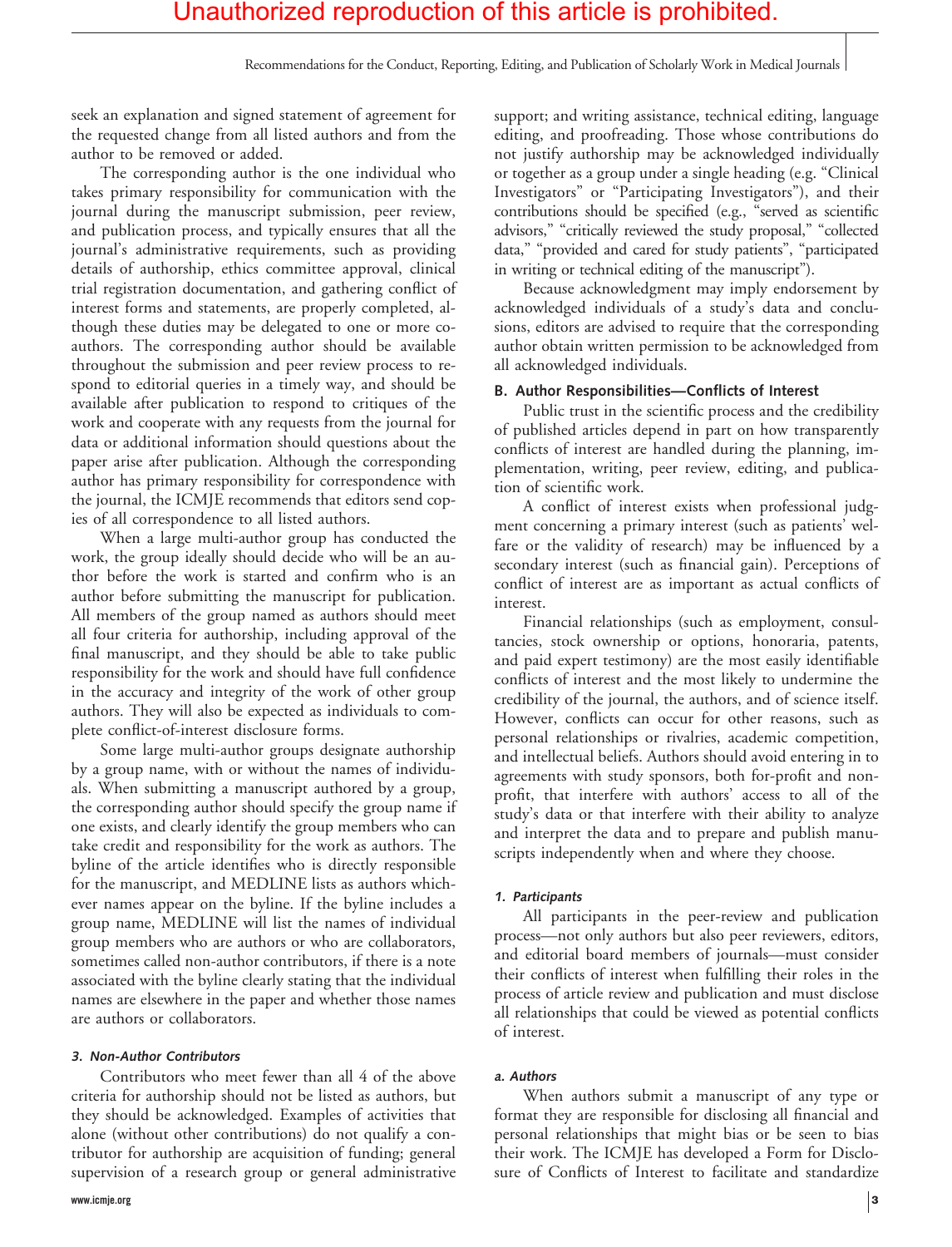authors' disclosures. ICMJE member journals require that authors use this form, and ICMJE encourages other journals to adopt it.

#### **b. Peer Reviewers**

Reviewers should be asked at the time they are asked to critique a manuscript if they have conflicts of interest that could complicate their review. Reviewers must disclose to editors any conflicts of interest that could bias their opinions of the manuscript, and should recuse themselves from reviewing specific manuscripts if the potential for bias exists. Reviewers must not use knowledge of the work they're reviewing before its publication to further their own interests.

#### **c. Editors and Journal Staff**

Editors who make final decisions about manuscripts should recuse themselves from editorial decisions if they have conflicts of interest or relationships that pose potential conflicts related to articles under consideration. Other editorial staff members who participate in editorial decisions must provide editors with a current description of their financial interests or other conflicts (as they might relate to editorial judgments) and recuse themselves from any decisions in which a conflict of interest exists. Editorial staff must not use information gained through working with manuscripts for private gain. Editors should publish regular disclosure statements about potential conflicts of interests related to the commitments of journal staff. Guest editors should follow these same procedures.

#### **2. Reporting Conflicts of Interest**

Articles should be published with statements or supporting documents, such as the ICMJE conflict of interest form, declaring:

– Authors' conflicts of interest; and

– Sources of support for the work, including sponsor names along with explanations of the role of those sources if any in study design; collection, analysis, and interpretation of data; writing of the report; the decision to submit the report for publication; or a statement declaring that the supporting source had no such involvement; and

– Whether the authors had access to the study data, with an explanation of the nature and extent of access, including whether access is on-going.

To support the above statements, editors may request that authors of a study sponsored by a funder with a proprietary or financial interest in the outcome sign a statement, such as "I had full access to all of the data in this study and I take complete responsibility for the integrity of the data and the accuracy of the data analysis."

### **C. Responsibilities in the Submission and Peer-Review Process**

#### **1. Authors**

Authors should abide by all principles of authorship and declaration of conflicts of interest detailed in section IIA and B of this document.

#### **a. Predatory Journals**

A growing number of entities are advertising themselves as "medical journals" yet do not function as such ("predatory journals"). Authors have a responsibility to evaluate the integrity, history, practices and reputation of the journals to which they submit manuscripts. Further guidance is available at [http://www.wame.org/about/principles](http://www.wame.org/about/principles-of-transparency-and-best-practice)[of-transparency-and-best-practice.](http://www.wame.org/about/principles-of-transparency-and-best-practice)

#### **2. Journals**

#### **a. Confidentiality**

Manuscripts submitted to journals are privileged communications that are authors' private, confidential property, and authors may be harmed by premature disclosure of any or all of a manuscript's details.

Editors therefore must not share information about manuscripts, including whether they have been received and are under review, their content and status in the review process, criticism by reviewers, and their ultimate fate, to anyone other than the authors and reviewers. Requests from third parties to use manuscripts and reviews for legal proceedings should be politely refused, and editors should do their best not to provide such confidential material should it be subpoenaed.

Editors must also make clear that reviewers should keep manuscripts, associated material, and the information they contain strictly confidential. Reviewers and editorial staff members must not publicly discuss the authors' work, and reviewers must not appropriate authors' ideas before the manuscript is published. Reviewers must not retain the manuscript for their personal use and should destroy paper copies of manuscripts and delete electronic copies after submitting their reviews.

When a manuscript is rejected, it is best practice for journals to delete copies of it from their editorial systems unless retention is required by local regulations. Journals that retain copies of rejected manuscripts should disclose this practice in their Information for Authors.

When a manuscript is published, journals should keep copies of the original submission, reviews, revisions, and correspondence for at least three years and possibly in perpetuity, depending on local regulations, to help answer future questions about the work should they arise.

Editors should not publish or publicize peer reviewers' comments without permission of the reviewer and author. If journal policy is to blind authors to reviewer identity and comments are not signed, that identity must not be re-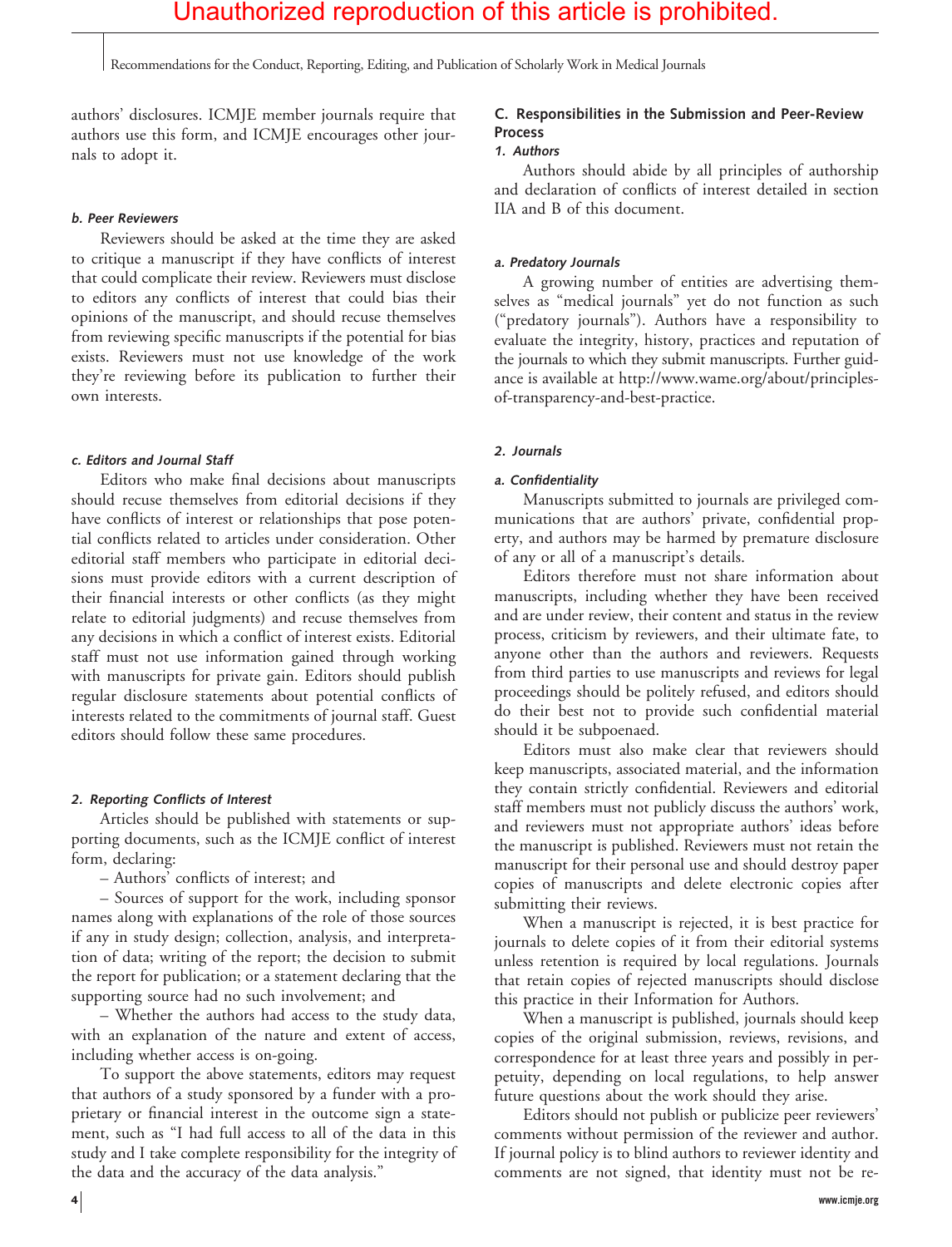vealed to the author or anyone else without the reviewers' expressed written permission.

Confidentiality may have to be breached if dishonesty or fraud is alleged, but editors should notify authors or reviewers if they intend to do so and confidentiality must otherwise be honored.

#### **b. Timeliness**

Editors should do all they can to ensure timely processing of manuscripts with the resources available to them. If editors intend to publish a manuscript, they should attempt to do so in a timely manner and any planned delays should be negotiated with the authors. If a journal has no intention of proceeding with a manuscript, editors should endeavor to reject the manuscript as soon as possible to allow authors to submit to a different journal.

#### **c. Peer Review**

Peer review is the critical assessment of manuscripts submitted to journals by experts who are usually not part of the editorial staff. Because unbiased, independent, critical assessment is an intrinsic part of all scholarly work, including scientific research, peer review is an important extension of the scientific process.

The actual value of peer review is widely debated, but the process facilitates a fair hearing for a manuscript among members of the scientific community. More practically, it helps editors decide which manuscripts are suitable for their journals. Peer review often helps authors and editors improve the quality of reporting.

It is the responsibility of the journal to ensure that systems are in place for selection of appropriate reviewers. It is the responsibility of the editor to ensure that reviewers have access to all materials that may be relevant to the evaluation of the manuscript, including supplementary material for e-only publication, and to ensure that reviewer comments are properly assessed and interpreted in the context of their declared conflicts of interest.

A peer-reviewed journal is under no obligation to send submitted manuscripts for review, and under no obligation to follow reviewer recommendations, favorable or negative. The editor of a journal is ultimately responsible for the selection of all its content, and editorial decisions may be informed by issues unrelated to the quality of a manuscript, such as suitability for the journal. An editor can reject any article at any time before publication, including after acceptance if concerns arise about the integrity of the work.

Journals may differ in the number and kinds of manuscripts they send for review, the number and types of reviewers they seek for each manuscript, whether the review process is open or blinded, and other aspects of the review process. For this reason and as a service to authors, journals should publish a description of their peer-review process.

Journals should notify reviewers of the ultimate decision to accept or reject a paper, and should acknowledge the contribution of peer reviewers to their journal. Editors are encouraged to share reviewers' comments with coreviewers of the same paper, so reviewers can learn from each other in the review process.

As part of peer review, editors are encouraged to review research protocols, plans for statistical analysis if separate from the protocol, and/or contracts associated with project-specific studies. Editors should encourage authors to make such documents publicly available at the time of or after publication, before accepting such studies for publication. Some journals may require public posting of these documents as a condition of acceptance for publication.

Journal requirements for independent data analysis and for public data availability are in flux at the time of this revision, reflecting evolving views of the importance of data availability for pre- and post-publication peer review. Some journal editors currently request a statistical analysis of trial data by an independent biostatistician before accepting studies for publication. Others ask authors to say whether the study data are available to third parties to view and/or use/reanalyze, while still others encourage or require authors to share their data with others for review or reanalysis. Each journal should establish and publish their specific requirements for data analysis and posting in a place which potential authors can easily access.

Some people believe that true scientific peer review begins only on the date a paper is published. In that spirit, medical journals should have a mechanism for readers to submit comments, questions, or criticisms about published articles, and authors have a responsibility to respond appropriately and cooperate with any requests from the journal for data or additional information should questions about the paper arise after publication (see Section III).

ICMJE believes investigators have a duty to maintain the primary data and analytic procedures underpinning the published results for at least 10 years. The ICMJE encourages the preservation of these data in a data repository to ensure their longer-term availability.

#### **d. Integrity**

Editorial decisions should be based on the relevance of a manuscript to the journal and on the manuscript's originality, quality, and contribution to evidence about important questions. Those decisions should not be influenced by commercial interests, personal relationships or agendas, or findings that are negative or that credibly challenge accepted wisdom. In addition, authors should submit for publication or otherwise make publicly available, and editors should not exclude from consideration for publication, studies with findings that are not statistically significant or that have inconclusive findings. Such studies may provide evidence that combined with that from other studies through meta-analysis might still help answer important questions, and a public record of such negative or incon-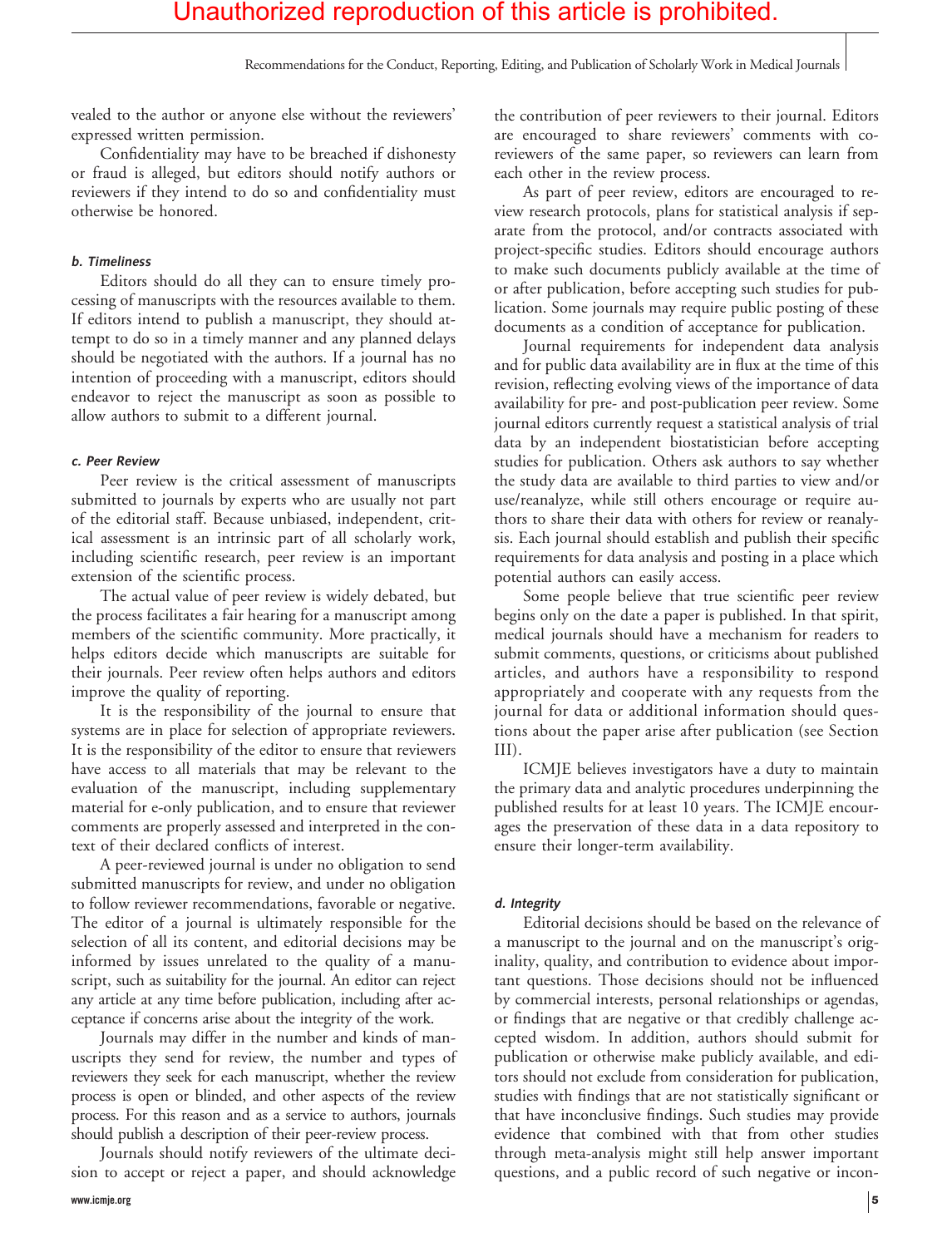clusive findings may prevent unwarranted replication of effort or otherwise be valuable for other researchers considering similar work.

Journals should clearly state their appeals process and should have a system for responding to appeals and complaints.

#### **3. Peer Reviewers**

Manuscripts submitted to journals are privileged communications that are authors' private, confidential property, and authors may be harmed by premature disclosure of any or all of a manuscript's details.

Reviewers therefore should keep manuscripts and the information they contain strictly confidential. Reviewers must not publicly discuss authors' work and must not appropriate authors' ideas before the manuscript is published. Reviewers must not retain the manuscript for their personal use and should destroy copies of manuscripts after submitting their reviews.

Reviewers are expected to respond promptly to requests to review and to submit reviews within the time agreed. Reviewers' comments should be constructive, honest, and polite.

Reviewers should declare their conflicts of interest and recuse themselves from the peer-review process if a conflict exists.

### **D. Journal Owners and Editorial Freedom**

#### **1. Journal Owners**

Owners and editors of medical journals share a common purpose, but they have different responsibilities, and sometimes those differences lead to conflicts.

It is the responsibility of medical journal owners to appoint and dismiss editors. Owners should provide editors at the time of their appointment with a contract that clearly states their rights and duties, authority, the general terms of their appointment, and mechanisms for resolving conflict. The editor's performance may be assessed using mutually agreed-upon measures, including but not necessarily limited to readership, manuscript submissions and handling times, and various journal metrics.

Owners should only dismiss editors for substantial reasons, such as scientific misconduct, disagreement with the long-term editorial direction of the journal, inadequate performance by agreed-upon performance metrics, or inappropriate behavior that is incompatible with a position of trust.

Appointments and dismissals should be based on evaluations by a panel of independent experts, rather than by a small number of executives of the owning organization. This is especially necessary in the case of dismissals because of the high value society places on freedom of speech within science and because it is often the responsibility of editors to challenge the status quo in ways that may conflict with the interests of the journal's owners.

A medical journal should explicitly state its governance

and relationship to a journal owner (eg, a sponsoring society).

#### **2. Editorial Freedom**

The ICMJE adopts the World Association of Medical Editors' definition of editorial freedom, which holds that editors-in-chief have full authority over the entire editorial content of their journal and the timing of publication of that content. Journal owners should not interfere in the evaluation, selection, scheduling, or editing of individual articles either directly or by creating an environment that strongly influences decisions. Editors should base editorial decisions on the validity of the work and its importance to the journal's readers, not on the commercial implications for the journal, and editors should be free to express critical but responsible views about all aspects of medicine without fear of retribution, even if these views conflict with the commercial goals of the publisher.

Editors-in-chief should also have the final say in decisions about which advertisements or sponsored content, including supplements, the journal will and will not carry, and they should have final say in use of the journal brand and in overall policy regarding commercial use of journal content.

Journals are encouraged to establish an independent editorial advisory board to help the editor establish and maintain editorial policy. Editors should seek input as needed from a broad array of advisers, such as reviewers, editorial staff, an editorial board, and readers, to support editorial decisions and potentially controversial expressions of opinion, and owners should ensure that appropriate insurance is obtained in the event of legal action against the editors, and should ensure that legal advice is available when necessary. If legal problems arise, the editor should inform their legal adviser and their owner and/or publisher as soon as possible. Editors should defend the confidentiality of authors and peer-reviewers (names and reviewer comments) in accordance with ICMJE policy (see Section II C.2.a). Editors should take all reasonable steps to check the facts in journal commentary, including that in news sections and social media postings, and should ensure that staff working for the journal adhere to best journalistic practices including contemporaneous note-taking and seeking a response from all parties when possible before publication. Such practices in support of truth and public interest may be particularly relevant in defense against legal allegations of libel.

To secure editorial freedom in practice, the editor should have direct access to the highest level of ownership, not to a delegated manager or administrative officer.

Editors and editors' organizations are obliged to support the concept of editorial freedom and to draw major transgressions of such freedom to the attention of the international medical, academic, and lay communities.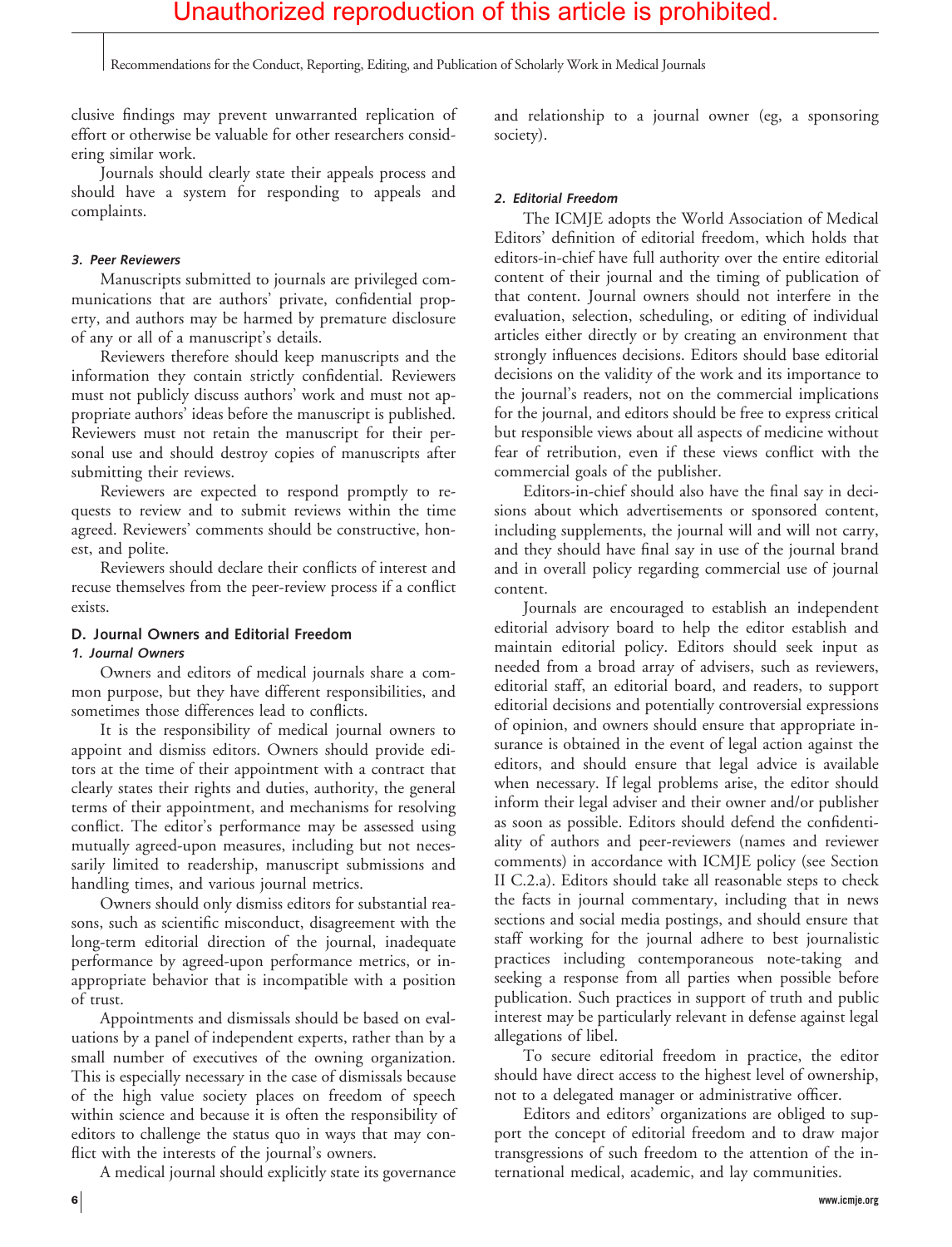#### **E. Protection of Research Participants**

When reporting research involving human data, authors should indicate whether the procedures followed have been assessed by the responsible review committee (institutional and national), or if no formal ethics committee is available, were in accordance with the Helsinki Declaration as revised in 2013 (www.wma.net/en/30publica tions/10policies/b3/index.html). If doubt exists whether the research was conducted in accordance with the Helsinki Declaration, the authors must explain the rationale for their approach and demonstrate that the institutional review body explicitly approved the doubtful aspects of the study. Approval by a responsible review committee does not preclude editors from forming their own judgment whether the conduct of the research was appropriate.

Patients have a right to privacy that should not be violated without informed consent. Identifying information, including names, initials, or hospital numbers, should not be published in written descriptions, photographs, or pedigrees unless the information is essential for scientific purposes and the patient (or parent or guardian) gives written informed consent for publication. Informed consent for this purpose requires that an identifiable patient be shown the manuscript to be published. Authors should disclose to these patients whether any potential identifiable material might be available via the Internet as well as in print after publication. Patient consent should be written and archived with the journal, the authors, or both, as dictated by local regulations or laws. Applicable laws vary from locale to locale, and journals should establish their own policies with legal guidance. Since a journal that archives the consent will be aware of patient identity, some journals may decide that patient confidentiality is better guarded by having the author archive the consent and instead providing the journal with a written statement that attests that they have received and archived written patient consent.

Nonessential identifying details should be omitted. Informed consent should be obtained if there is any doubt that anonymity can be maintained. For example, masking the eye region in photographs of patients is inadequate protection of anonymity. If identifying characteristics are de-identified, authors should provide assurance, and editors should so note, that such changes do not distort scientific meaning.

The requirement for informed consent should be included in the journal's instructions for authors. When informed consent has been obtained, it should be indicated in the published article.

When reporting experiments on animals, authors should indicate whether institutional and national standards for the care and use of laboratory animals were followed. Further guidance on animal research ethics is available from the International Association of Veterinary Editors' Consensus Author Guidelines on Animal Ethics and Welfare (http://veteditors.org/ethicsconsensusguidelines.html).

### **III. PUBLISHING AND EDITORIAL ISSUES RELATED TO PUBLICATION IN MEDICAL JOURNALS**

### **A. Corrections, Retractions, Republications, and Version Control**

Honest errors are a part of science and publishing and require publication of a correction when they are detected. Corrections are needed for errors of fact. Matters of debate are best handled as letters to the editor, as print or electronic correspondence, or as posts in a journal-sponsored online forum. Updates of previous publications (e.g., an updated systematic review or clinical guideline) are considered a new publication rather than a version of a previously published article.

If a correction is needed, journals should follow these minimum standards:

• The journal should publish a correction notice as soon as possible detailing changes from and citing the original publication; the correction should be on an electronic or numbered print page that is included in an electronic or a print Table of Contents to ensure proper indexing.

• The journal should also post a new article version with details of the changes from the original version and the date(s) on which the changes were made.

• The journal should archive all prior versions of the article. This archive can be either directly accessible to readers or can be made available to the reader on request.

• Previous electronic versions should prominently note that there are more recent versions of the article.

• The citation should be to the most recent version.

Pervasive errors can result from a coding problem or a miscalculation and may result in extensive inaccuracies throughout an article. If such errors do not change the direction or significance of the results, interpretations, and conclusions of the article, a correction should be published that follows the minimum standards noted above.

Errors serious enough to invalidate a paper's results and conclusions may require retraction. However, retraction with republication (also referred to as "replacement") can be considered in cases where honest error (e.g., a misclassification or miscalculation) leads to a major change in the direction or significance of the results, interpretations, and conclusions. If the error is judged to be unintentional, the underlying science appears valid, and the changed version of the paper survives further review and editorial scrutiny, then retraction with republication of the changed paper, with an explanation, allows full correction of the scientific literature. In such cases, it is helpful to show the extent of the changes in supplementary material or in an appendix, for complete transparency.

### **B. Scientific Misconduct, Expressions of Concern, and Retraction**

Scientific misconduct includes but is not necessarily limited to data fabrication; data falsification including deceptive manipulation of images; and plagiarism. Some people consider failure to publish the results of clinical trials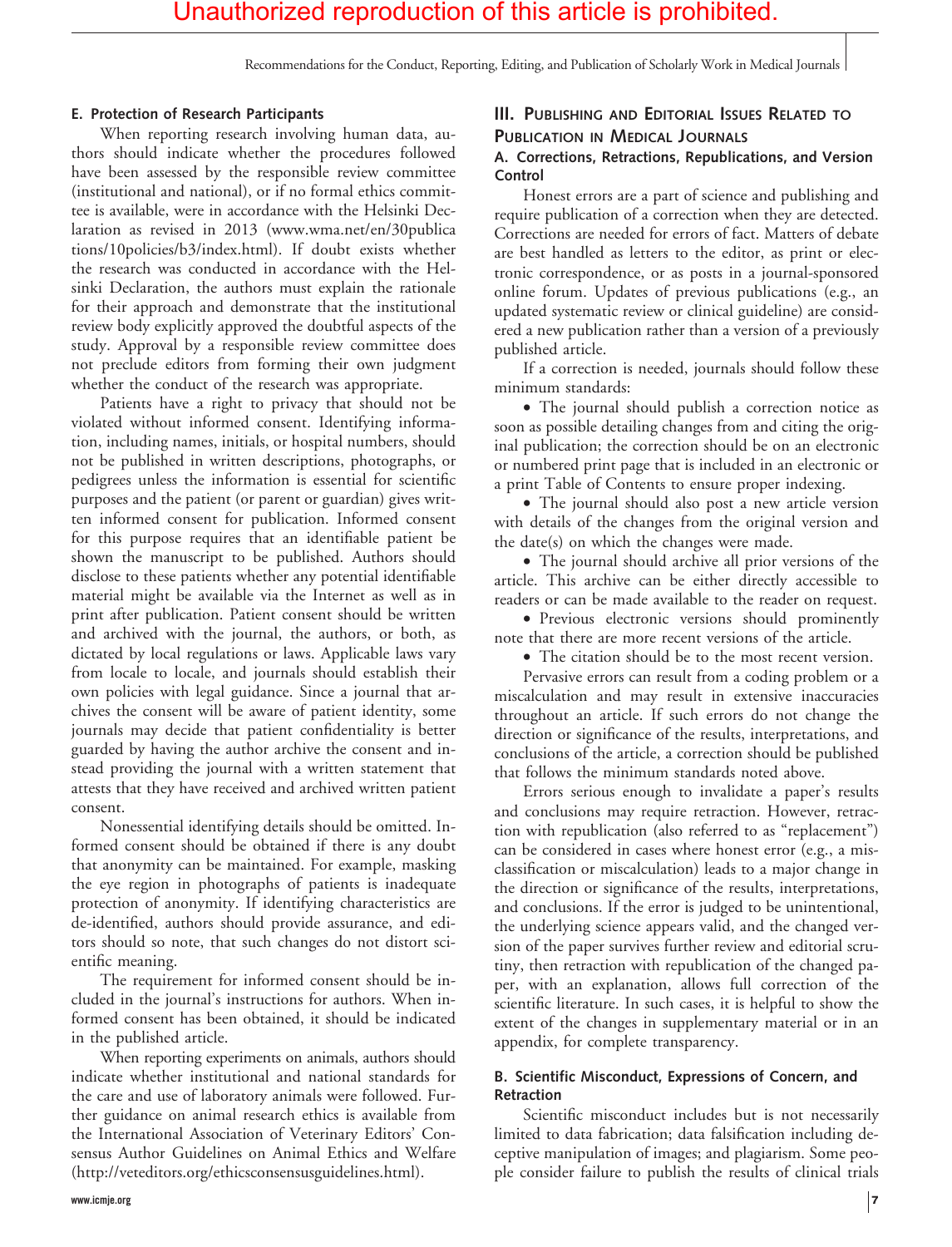# Unauthorized reproduction of this article is prohibited.

Recommendations for the Conduct, Reporting, Editing, and Publication of Scholarly Work in Medical Journals

and other human studies a form of scientific misconduct. While each of these practices is problematic, they are not equivalent. Each situation requires individual assessment by relevant stakeholders. When scientific misconduct is alleged, or concerns are otherwise raised about the conduct or integrity of work described in submitted or published papers, the editor should initiate appropriate procedures detailed by such committees such as the Committee on Publication Ethics (COPE) (publicationethics.org/resources/flowcharts) and may choose to publish an expression of concern pending the outcomes of those procedures. If the procedures involve an investigation at the authors' institution, the editor should seek to discover the outcome of that investigation, notify readers of the outcome if appropriate, and if the investigation proves scientific misconduct, publish a retraction of the article. There may be circumstances in which no misconduct is proven, but an exchange of letters to the editor could be published to highlight matters of debate to readers.

Expressions of concern and retractions should not simply be a letter to the editor. Rather, they should be prominently labelled, appear on an electronic or numbered print page that is included in an electronic or a print Table of Contents to ensure proper indexing, and include in their heading the title of the original article. Online, the retraction and original article should be linked in both directions and the retracted article should be clearly labelled as retracted in all its forms (Abstract, full text, PDF). Ideally, the authors of the retraction should be the same as those of the article, but if they are unwilling or unable the editor may under certain circumstances accept retractions by other responsible persons, or the editor may be the sole author of the retraction or expression of concern. The text of the retraction should explain why the article is being retracted and include a complete citation reference to that article. Retracted articles should remain in the public domain and be clearly labelled as retracted.

The validity of previous work by the author of a fraudulent paper cannot be assumed. Editors may ask the author's institution to assure them of the validity of other work published in their journals, or they may retract it. If this is not done, editors may choose to publish an announcement expressing concern that the validity of previously published work is uncertain.

The integrity of research may also be compromised by inappropriate methodology that could lead to retraction.

See COPE flowcharts for further guidance on retractions and expressions of concern. See Section IV.g.i. for guidance about avoiding referencing retracted articles.

#### **C. Copyright**

Journals should make clear the type of copyright under which work will be published, and if the journal retains copyright, should detail the journal's position on the transfer of copyright for all types of content, including audio, video, protocols, and data sets. Medical journals may ask authors to transfer copyright to the journal. Some journals require transfer of a publication license. Some journals do not require transfer of copyright and rely on such vehicles as Creative Commons licenses. The copyright status of articles in a given journal can vary: Some content cannot be copyrighted (for example, articles written by employees of some governments in the course of their work). Editors may waive copyright on other content, and some content may be protected under other agreements.

### **D. Overlapping Publications**

### **1. Duplicate Submission**

Authors should not submit the same manuscript, in the same or different languages, simultaneously to more than one journal. The rationale for this standard is the potential for disagreement when two (or more) journals claim the right to publish a manuscript that has been submitted simultaneously to more than one journal, and the possibility that two or more journals will unknowingly and unnecessarily undertake the work of peer review, edit the same manuscript, and publish the same article.

#### **2. Duplicate and Prior Publication**

Duplicate publication is publication of a paper that overlaps substantially with one already published, without clear, visible reference to the previous publication. Prior publication may include release of information in the public domain.

Readers of medical journals deserve to be able to trust that what they are reading is original unless there is a clear statement that the author and editor are intentionally republishing an article (which might be considered for historic or landmark papers, for example). The bases of this position are international copyright laws, ethical conduct, and cost-effective use of resources. Duplicate publication of original research is particularly problematic because it can result in inadvertent double-counting of data or inappropriate weighting of the results of a single study, which distorts the available evidence.

When authors submit a manuscript reporting work that has already been reported in large part in a published article or is contained in or closely related to another paper that has been submitted or accepted for publication elsewhere, the letter of submission should clearly say so and the authors should provide copies of the related material to help the editor decide how to handle the submission. See also Section IV.B.

This recommendation does not prevent a journal from considering a complete report that follows publication of a preliminary report, such as a letter to the editor, a preprint, or an abstract or poster displayed at a scientific meeting. It also does not prevent journals from considering a paper that has been presented at a scientific meeting but was not published in full, or that is being considered for publication in proceedings or similar format. Press reports of scheduled meetings are not usually regarded as breaches of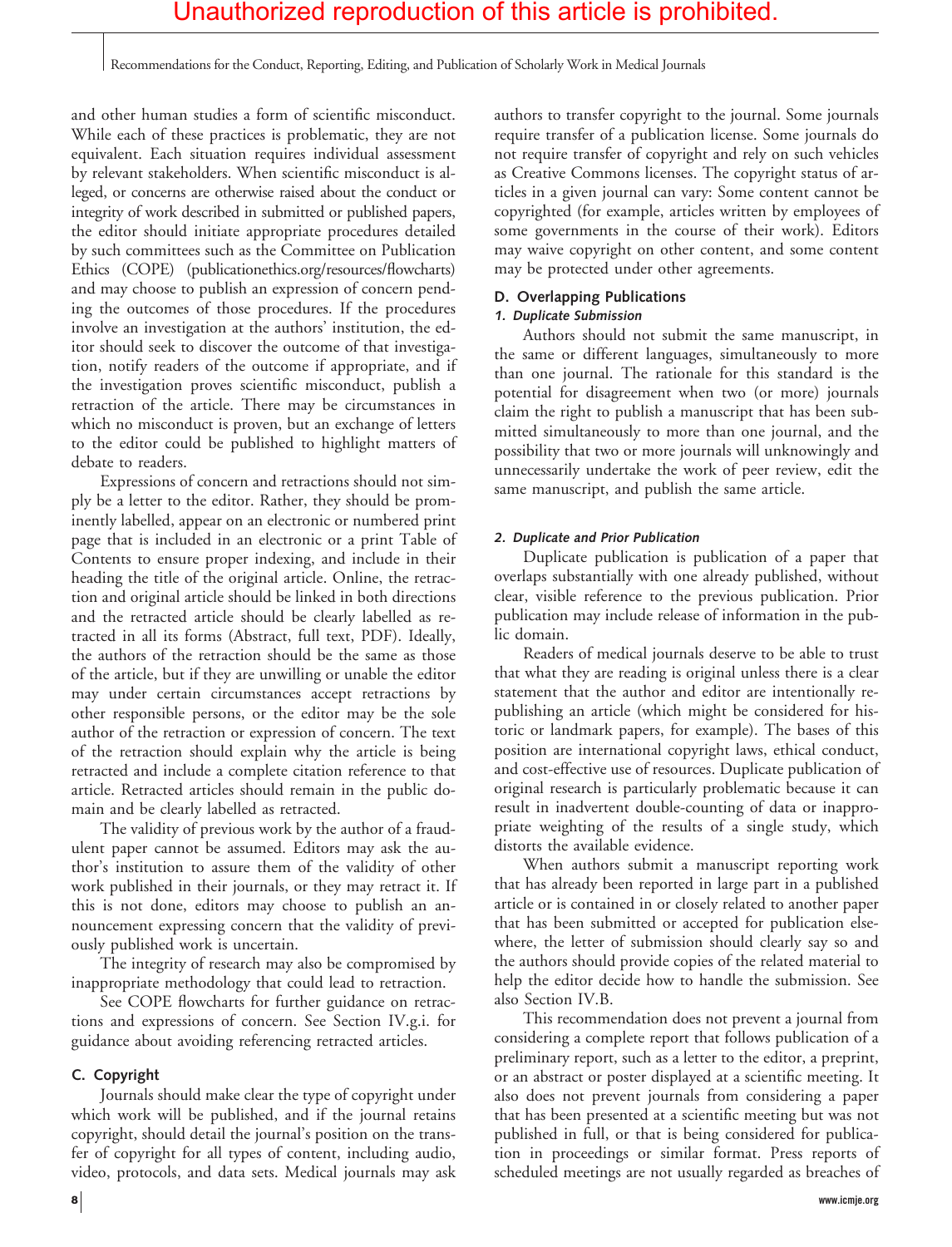this rule, but they may be if additional data tables or figures enrich such reports. Authors should also consider how dissemination of their findings outside of scientific presentations at meetings may diminish the priority journal editors assign to their work.

In the event of a public health emergency (as defined by public health officials), information with immediate implications for public health should be disseminated without concern that this will preclude subsequent consideration for publication in a journal.

Sharing with public media, government agencies, or manufacturers the scientific information described in a paper or a letter to the editor that has been accepted but not yet published violates the policies of many journals. Such reporting may be warranted when the paper or letter describes major therapeutic advances; reportable diseases; or public health hazards, such as serious adverse effects of drugs, vaccines, other biological products, medical devices. This reporting, whether in print or online, should not jeopardize publication, but should be discussed with and agreed upon by the editor in advance when possible.

The ICMJE will not consider as prior publication the posting of trial results in any registry that meets the criteria noted in Section III.L. if results are limited to a brief (500 word) structured abstract or tables (to include patients enrolled, key outcomes, and adverse events). The ICMJE encourages authors to include a statement with the registration that indicates that the results have not yet been published in a peer-reviewed journal, and to update the results registry with the full journal citation when the results are published.

Editors of different journals may together decide to simultaneously or jointly publish an article if they believe that doing so would be in the best interest of public health. However, the National Library of Medicine (NLM) indexes all such simultaneously published joint publications separately, so editors should include a statement making the simultaneous publication clear to readers.

Authors who attempt duplicate publication without such notification should expect at least prompt rejection of the submitted manuscript. If the editor was not aware of the violations and the article has already been published, then the article might warrant retraction with or without the author's explanation or approval.

See COPE flowcharts for further guidance on handling duplicate publication.

#### **3. Acceptable Secondary Publication**

Secondary publication of material published in other journals or online may be justifiable and beneficial, especially when intended to disseminate important information to the widest possible audience (e.g., guidelines produced by government agencies and professional organizations in the same or a different language). Secondary publication for various other reasons may also be justifiable provided the following conditions are met:

1. The authors have received approval from the editors of both journals (the editor concerned with secondary publication must have access to the primary version).

2. The priority of the primary publication is respected by a publication interval negotiated by both editors with the authors.

3. The paper for secondary publication is intended for a different group of readers; an abbreviated version could be sufficient.

4. The secondary version faithfully reflects the data and interpretations of the primary version.

5. The secondary version informs readers, peers, and documenting agencies that the paper has been published in whole or in part elsewhere—for example, with a note that might read, "This article is based on a study first reported in the [journal title, with full reference]"—and the secondary version cites the primary reference.

6. The title of the secondary publication should indicate that it is a secondary publication (complete or abridged republication or translation) of a primary publication. Of note, the NLM does not consider translations to be "republications" and does not cite or index them when the original article was published in a journal that is indexed in MEDLINE.

When the same journal simultaneously publishes an article in multiple languages, the MEDLINE citation will note the multiple languages (for example, Angelo M. Journal networking in nursing: a challenge to be shared. Rev Esc Enferm USP. 2011 Dec 45[6]:1281-2,1279- 80,1283-4. Article in English, Portuguese, and Spanish. No abstract available. PMID 22241182).

#### **4. Manuscripts Based on the Same Database**

If editors receive manuscripts from separate research groups or from the same group analyzing the same data set (for example, from a public database, or systematic reviews or meta-analyses of the same evidence), the manuscripts should be considered independently because they may differ in their analytic methods, conclusions, or both. If the data interpretation and conclusions are similar, it may be reasonable although not mandatory for editors to give preference to the manuscript submitted first. Editors might consider publishing more than one manuscript that overlap in this way because different analytical approaches may be complementary and equally valid, but manuscripts based upon the same dataset should add substantially to each other to warrant consideration for publication as separate papers, with appropriate citation of previous publications from the same dataset to allow for transparency.

Secondary analyses of clinical trial data should cite any primary publication, clearly state that it contains secondary analyses/results, and use the same identifying trial registration number as the primary trial.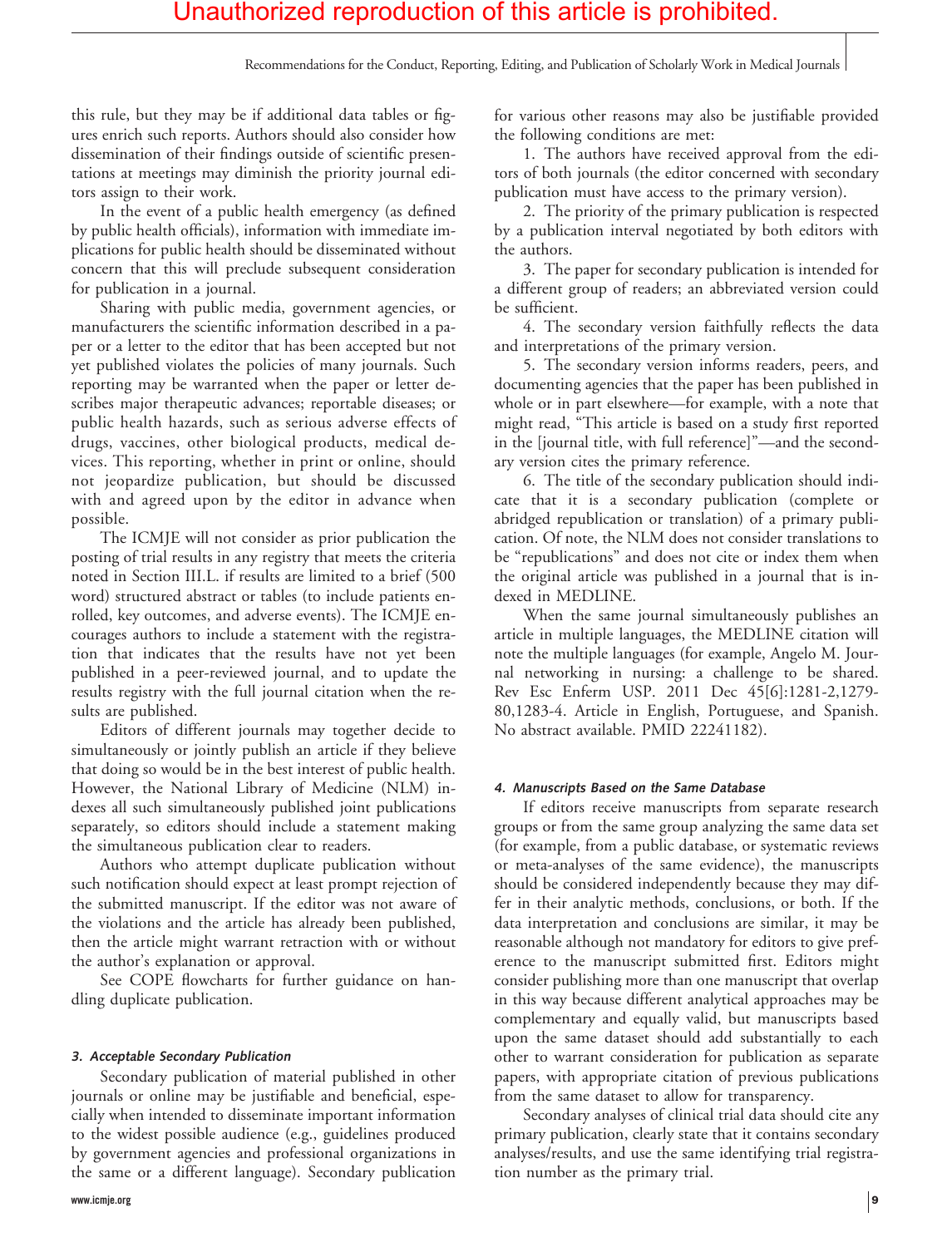Sometimes for large trials it is planned from the beginning to produce numerous separate publications regarding separate research questions but using the same original patient sample. In this case authors may use the original single trial registration number, if all the outcome parameters were defined in the original registration. If the authors registered several substudies as separate entries in, for example, clinicaltrials.gov, then the unique trial identifier should be given for the study in question, The main issue is transparency, so no matter what model is used it should be obvious for the reader.

### **E. Correspondence**

Medical journals should provide readers with a mechanism for submitting comments, questions, or criticisms about published articles, usually but not necessarily always through a correspondence section or online forum. The authors of articles discussed in correspondence or an online forum have a responsibility to respond to substantial criticisms of their work using those same mechanisms and should be asked by editors to respond. Authors of correspondence should be asked to declare any competing or conflicting interests.

Correspondence may be edited for length, grammatical correctness, and journal style. Alternatively, editors may choose to make available to readers unedited correspondence, for example, via an online commenting system. Such commenting is not indexed in Medline unless it is subsequently published on a numbered electronic or print page. However the journal handles correspondence, it should make known its practice. In all instances, editors must make an effort to screen discourteous, inaccurate, or libellous comments.

Responsible debate, critique and disagreement are important features of science, and journal editors should encourage such discourse ideally within their own journals about the material they have published. Editors, however, have the prerogative to reject correspondence that is irrelevant, uninteresting, or lacking cogency, but they also have a responsibility to allow a range of opinions to be expressed and to promote debate.

In the interests of fairness and to keep correspondence within manageable proportions, journals may want to set time limits for responding to published material and for debate on a given topic.

#### **F. Fees**

Journals should be transparent about their types of revenue streams. Any fees or charges that are required for manuscript processing and/or publishing materials in the journal shall be clearly stated in a place that is easy for potential authors to find prior to submitting their manuscripts for review or explained to authors before they begin preparing their manuscript for submission (http://publica tionethics.org/files/u7140/Principles\_of\_Transparency\_and\_ Best\_Practice\_in\_Scholarly\_Publishing.pdf).

### **G. Supplements, Theme Issues, and Special Series**

Supplements are collections of papers that deal with related issues or topics, are published as a separate issue of the journal or as part of a regular issue, and may be funded by sources other than the journal's publisher. Because funding sources can bias the content of supplements through the choice of topics and viewpoints, journals should adopt the following principles, which also apply to theme issues or special series that have external funding and/or guest editors:

1. The journal editor must be given and must take full responsibility for the policies, practices, and content of supplements, including complete control of the decision to select authors, peer reviewers, and content for the supplement. Editing by the funding organization should not be permitted.

2. The journal editor has the right to appoint one or more external editors of the supplement and must take responsibility for the work of those editors.

3. The journal editor must retain the authority to send supplement manuscripts for external peer review and to reject manuscripts submitted for the supplement with or without external review. These conditions should be made known to authors and any external editors of the supplement before beginning editorial work on it.

4. The source of the idea for the supplement, sources of funding for the supplement's research and publication, and products of the funding source related to content considered in the supplement should be clearly stated in the introductory material.

5. Advertising in supplements should follow the same policies as those of the primary journal.

6. Journal editors must enable readers to distinguish readily between ordinary editorial pages and supplement pages.

7. Journal and supplement editors must not accept personal favors or direct remuneration from sponsors of supplements.

8. Secondary publication in supplements (republication of papers published elsewhere) should be clearly identified by the citation of the original paper and by the title.

9. The same principles of authorship and disclosure of potential conflicts of interest discussed elsewhere in this document should be applied to supplements.

### **H. Sponsorship or Partnership**

Various entities may seek interactions with journals or editors in the form of sponsorships, partnerships, meetings, or other types of activities. To preserve editorial independence, these interactions should be governed by the same principles outlined above for Supplements, Theme Issues and Special Series (Section III.G).

#### **I. Electronic Publishing**

Most medical journals are now published in electronic as well as print versions, and some are published only in electronic form. Principles of print and electronic publish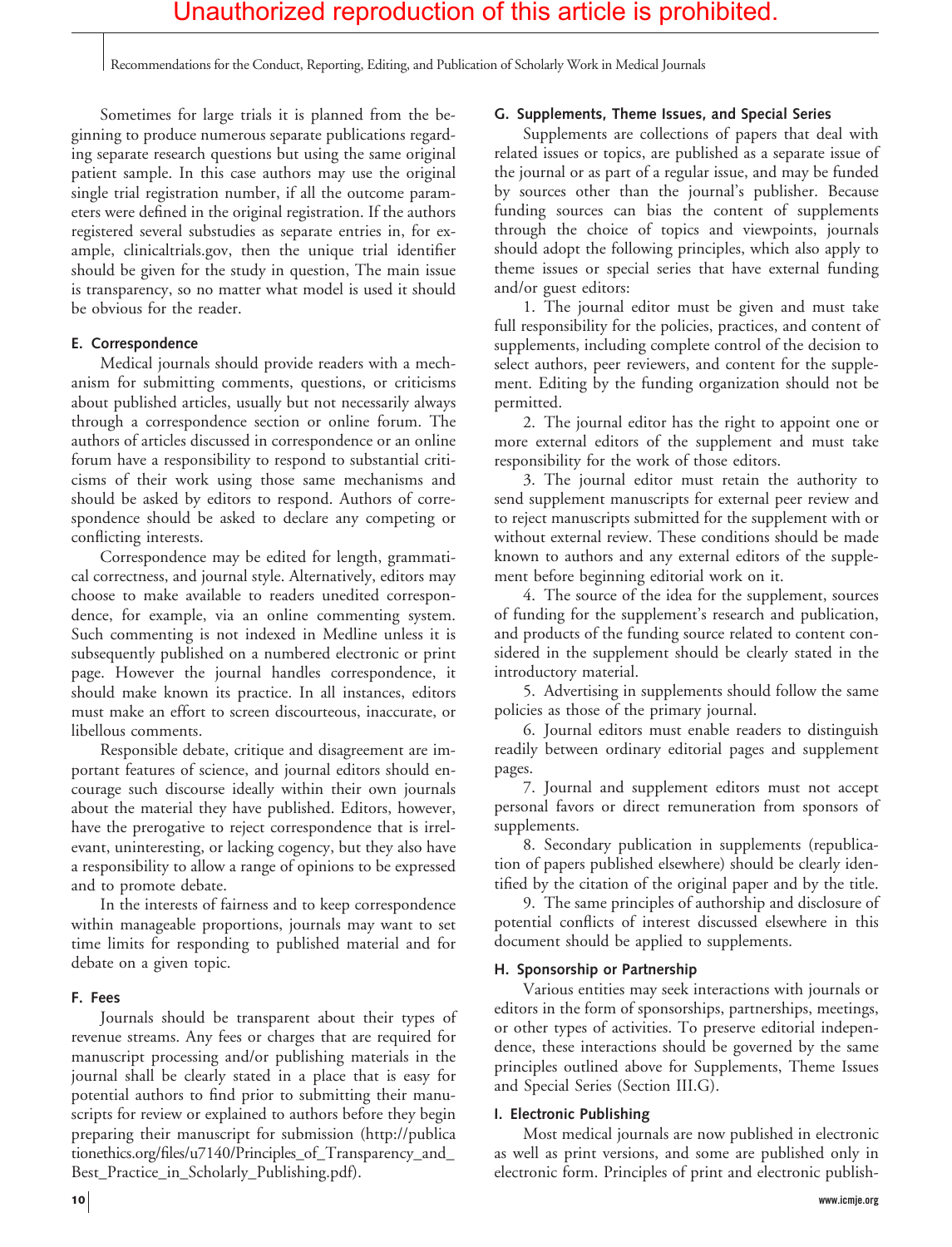ing are identical, and the recommendations of this document apply equally to both. However, electronic publishing provides opportunities for versioning and raises issues about link stability and content preservation that are addressed here.

Recommendations for corrections and versioning are detailed in Section III.A.

Electronic publishing allows linking to sites and resources beyond journals over which journal editors have no editorial control. For this reason, and because links to external sites could be perceived as implying endorsement of those sites, journals should be cautious about external linking. When a journal does link to an external site, it should state that it does not endorse or take responsibility or liability for any content, advertising, products, or other materials on the linked sites, and does not take responsibility for the sites' availability.

Permanent preservation of journal articles on a journal's website, or in an independent archive or a credible repository is essential for the historical record. Removing an article from a journal's website in its entirety is almost never justified as copies of the article may have been downloaded even if its online posting was brief. Such archives should be freely accessible or accessible to archive members. Deposition in multiple archives is encouraged. However, if necessary for legal reasons (e.g., libel action), the URL for the removed article must contain a detailed reason for the removal, and the article must be retained in the journal's internal archive.

Permanent preservation of a journal's total content is the responsibility of the journal publisher, who in the event of journal termination should be certain the journal files are transferred to a responsible third party who can make the content available.

Journal websites should post the date that nonarticle web pages, such as those listing journal staff, editorial board members, and instructions for authors, were last updated.

#### **J. Advertising**

Most medical journals carry advertising, which generates income for their publishers, but journals should not be dominated by advertisements, and advertising must not be allowed to influence editorial decisions.

Journals should have formal, explicit, written policies for advertising in both print and electronic versions. Best practice prohibits selling advertisements intended to be juxtaposed with editorial content on the same product. Advertisements should be clearly identifiable as advertisements. Editors should have full and final authority for approving print and online advertisements and for enforcing advertising policy.

Journals should not carry advertisements for products proven to be seriously harmful to health. Editors should ensure that existing regulatory or industry standards for advertisements specific to their country are enforced, or develop their own standards. The interests of organizations or agencies should not control classified and other nondisplay advertising, except where required by law. Editors should consider all criticisms of advertisements for publication.

#### **K. Journals and the Media**

Journals' interactions with media should balance competing priorities. The general public has a legitimate interest in all journal content and is entitled to important information within a reasonable amount of time, and editors have a responsibility to facilitate that. However media reports of scientific research before it has been peer-reviewed and fully vetted may lead to dissemination of inaccurate or premature conclusions, and doctors in practice need to have research reports available in full detail before they can advise patients about the reports' conclusions.

An embargo system has been established in some countries and by some journals to assist this balance, and to prevent publication of stories in the general media before publication of the original research in the journal. For the media, the embargo creates a "level playing field," which most reporters and writers appreciate since it minimizes the pressure on them to publish stories before competitors when they have not had time to prepare carefully. Consistency in the timing of public release of biomedical information is also important in minimizing economic chaos, since some articles contain information that has potential to influence financial markets. The ICMJE acknowledges criticisms of embargo systems as being selfserving of journals' interests and an impediment to rapid dissemination of scientific information, but believe the benefits of the systems outweigh their harms.

The following principles apply equally to print and electronic publishing and may be useful to editors as they seek to establish policies on interactions with the media:

• Editors can foster the orderly transmission of medical information from researchers, through peer-reviewed journals, to the public. This can be accomplished by an agreement with authors that they will not publicize their work while their manuscript is under consideration or awaiting publication and an agreement with the media that they will not release stories before publication of the original research in the journal, in return for which the journal will cooperate with them in preparing accurate stories by issuing, for example, a press release.

• Editors need to keep in mind that an embargo system works on the honor system—no formal enforcement or policing mechanism exists. The decision of a significant number of media outlets or biomedical journals not to respect the embargo system would lead to its rapid dissolution.

• Notwithstanding authors' belief in their work, very little medical research has such clear and urgently important clinical implications for the public's health that the news must be released before full publication in a journal.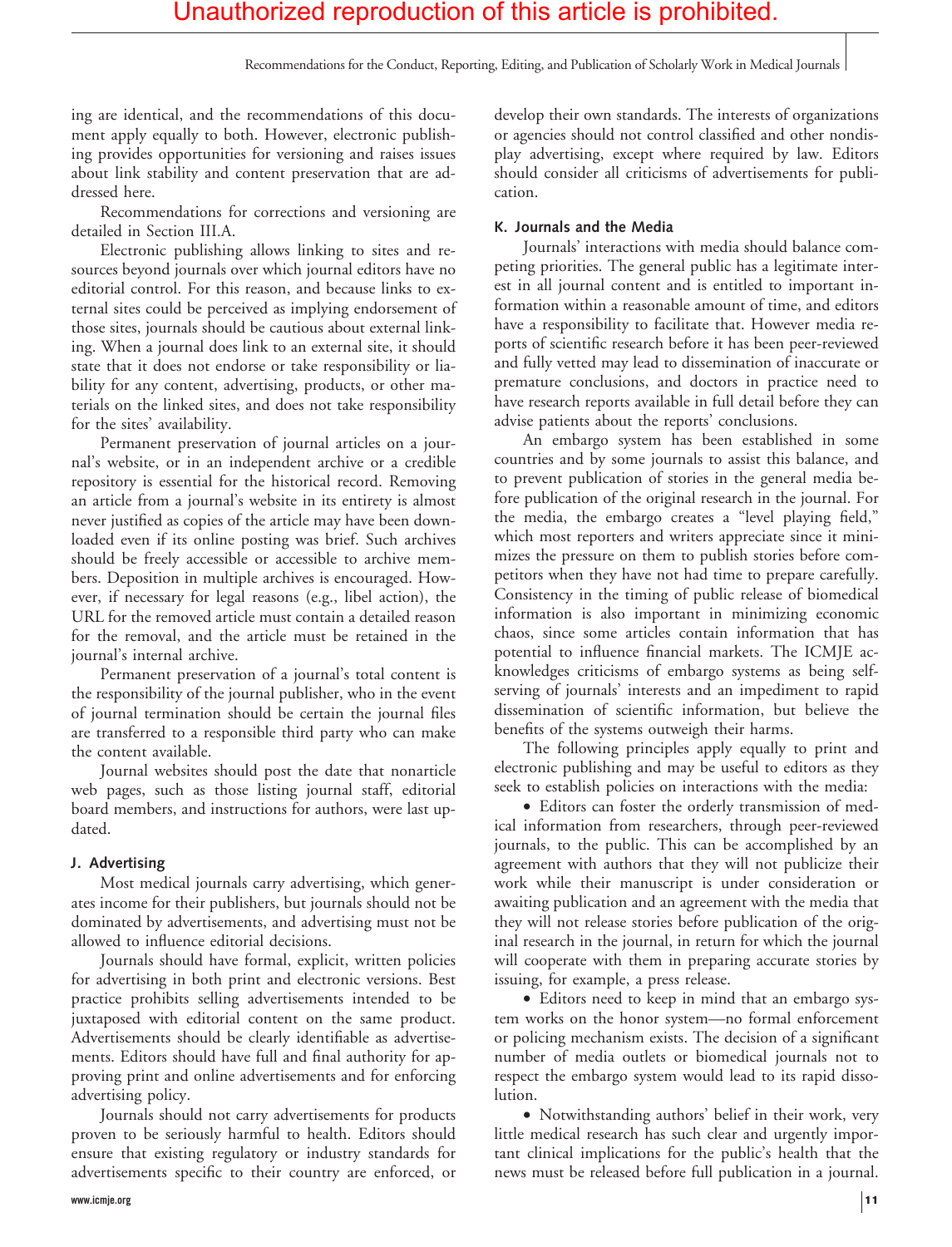# Unauthorized reproduction of this article is prohibited.

Recommendations for the Conduct, Reporting, Editing, and Publication of Scholarly Work in Medical Journals

When such exceptional circumstances occur, the appropriate authorities responsible for public health should decide whether to disseminate information to physicians and the media in advance and should be responsible for this decision. If the author and the appropriate authorities wish to have a manuscript considered by a particular journal, the editor should be consulted before any public release. If editors acknowledge the need for immediate release, they should waive their policies limiting prepublication publicity.

• Policies designed to limit prepublication publicity should not apply to accounts in the media of presentations at scientific meetings or to the abstracts from these meetings (see Duplicate Publication). Researchers who present their work at a scientific meeting should feel free to discuss their presentations with reporters but should be discouraged from offering more detail about their study than was presented in the talk, or should consider how giving such detail might diminish the priority journal editors assign to their work (see Duplicate Publication).

• When an article is close to being published, editors or journal staff should help the media prepare accurate reports by providing news releases, answering questions, supplying advance copies of the article, or referring reporters to appropriate experts. This assistance should be contingent on the media's cooperation in timing the release of a story to coincide with publication of the article.

### **L. Clinical Trial Registration**

The ICMJE's clinical trial registration policy is detailed in a series of editorials (see Updates and Editorials [www.icmje.org/update.html] and FAQs [www.icmje.org /faq\_clinical.html]).

Briefly, the ICMJE requires, and recommends that all medical journal editors require, registration of clinical trials in a public trials registry at or before the time of first patient enrollment as a condition of consideration for publication. Editors requesting inclusion of their journal on the ICMJE website list of publications that follow ICMJE guidance [icmje.org/journals.html] should recognize that the listing implies enforcement by the journal of ICMJE's trial registration policy.

The ICMJE defines a clinical trial as any research project that prospectively assigns people or a group of people to an intervention, with or without concurrent comparison or control groups, to study the cause-and-effect relationship between a health-related intervention and a health outcome. Health-related interventions are those used to modify a biomedical or health-related outcome; examples include drugs, surgical procedures, devices, behavioural treatments, educational programs, dietary interventions, quality improvement interventions, and process-of-care changes. Health outcomes are any biomedical or healthrelated measures obtained in patients or participants, including pharmacokinetic measures and adverse events. The ICMJE does not define the timing of first patient enrollment, but best practice dictates registration by the time of first patient consent.

The ICMJE accepts registration in any registry that is a primary register of the WHO International Clinical Trials Registry Platform (ICTRP) (www.who.int/ictrp /network/primary/en/index.html) or in ClinicalTrials.gov, which is a data provider to the WHO ICTRP. The ICMJE endorses these registries because they meet several criteria. They are accessible to the public at no charge, open to all prospective registrants, managed by a not-for-profit organization, have a mechanism to ensure the validity of the registration data, and are electronically searchable. An acceptable registry must include the minimum 20-item trial registration dataset (http://prsinfo.clinicaltrials.gov/train Trainer/WHO-ICMJE-ClinTrialsgov-Cross-Ref.pdf or www .who.int/ictrp/network/trds/en/index.html) at the time of registration and before enrollment of the first participant. The ICMJE considers inadequate trial registrations missing any of the 20 data fields or those that have fields that contain uninformative information. Although not a required item, the ICMJE encourages authors to include a statement that indicates that the results have not yet been published in a peer-reviewed journal, and to update the registration with the full journal citation when the results are published.

The purpose of clinical trial registration is to prevent selective publication and selective reporting of research outcomes, to prevent unnecessary duplication of research effort, to help patients and the public know what trials are planned or ongoing into which they might want to enroll, and to help give ethics review boards considering approval of new studies a view of similar work and data relevant to the research they are considering. Retrospective registration, for example at the time of manuscript submission, meets none of these purposes. Those purposes apply also to research with alternative designs, for example observational studies. For that reason, the ICMJE encourages registration of research with non-trial designs, but because the exposure or intervention in non-trial research is not dictated by the researchers, the ICMJE does not require it.

Secondary data analyses of primary (parent) clinical trials should not be registered as separate clinical trials, but instead should reference the trial registration number of the primary trial.

The ICMJE encourages posting of clinical trial results in clinical trial registries but does not require it. The ICMJE will not consider as prior publication the posting of trial results in any registry that meets the above criteria if results are limited to a brief (500 word) structured abstract or tables (to include patients enrolled, key outcomes, and adverse events).

The ICMJE recommends that journals publish the trial registration number at the end of the abstract. The ICMJE also recommends that, whenever a registration number is available, authors list this number the first time they use a trial acronym to refer either to the trial they are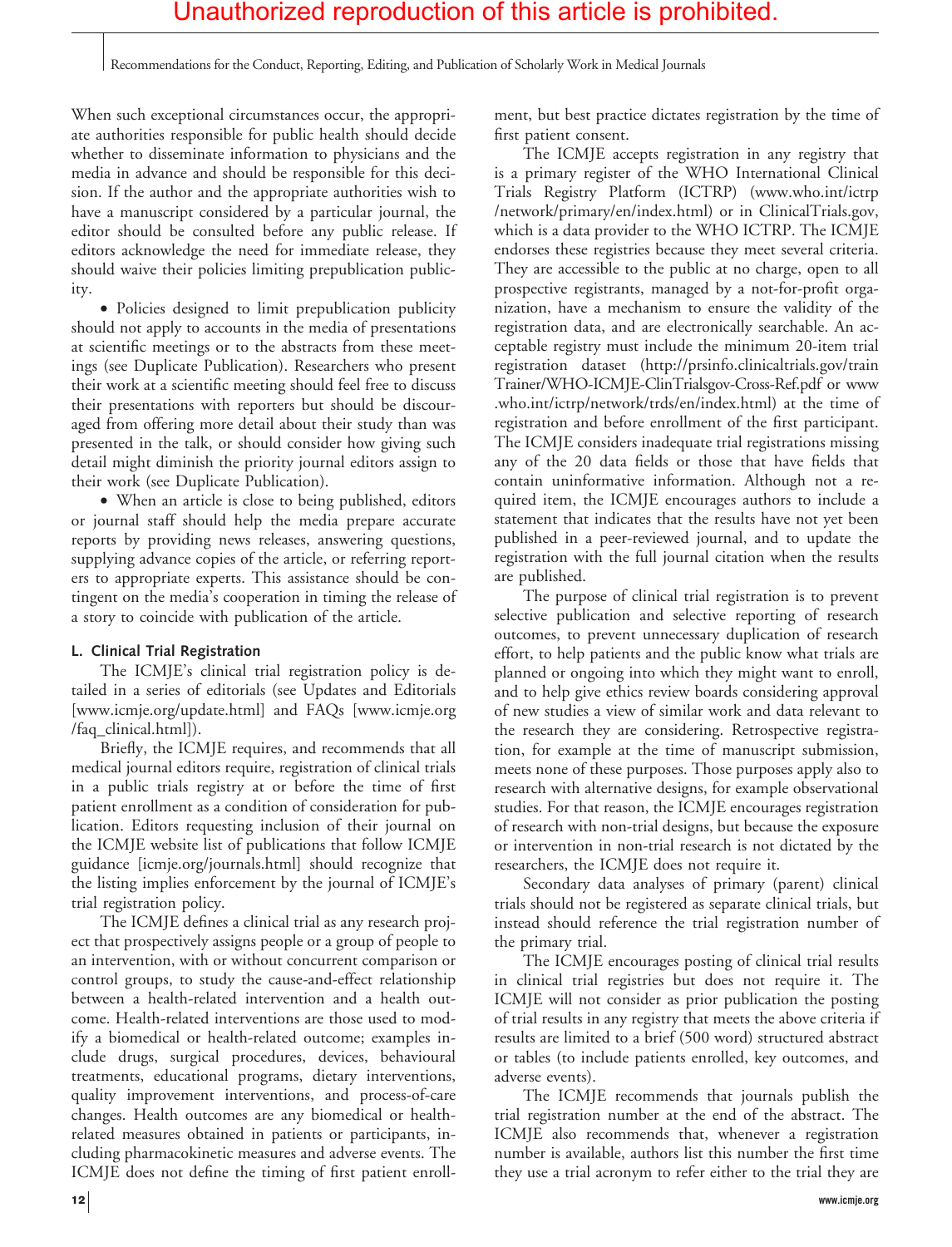reporting or to other trials that they mention in the manuscript.

Editors may consider whether the circumstances involved in a failure to appropriately register a clinical trial were likely to have been intended to or resulted in biased reporting. If an exception to prospective registration is made, trials must be registered and the authors should indicate in the publication when registration was completed and why it was delayed. Editors should publish a statement indicating why an exception was allowed. The ICMJE emphasizes that such exceptions should be rare, and that authors failing to prospectively register a trial risk its inadmissibililty to our journals.

### **IV. MANUSCRIPT PREPARATION AND SUBMISSION A. Preparing a Manuscript for Submission to a Medical Journal**

#### **1. General Principles**

The text of articles reporting original research is usually divided into Introduction, Methods, Results, and Discussion sections. This so-called "IMRAD" structure is not an arbitrary publication format but a reflection of the process of scientific discovery. Articles often need subheadings within these sections to further organize their content. Other types of articles, such as meta-analyses, may require different formats, while case reports, narrative reviews, and editorials may have less structured or unstructured formats.

Electronic formats have created opportunities for adding details or sections, layering information, cross-linking, or extracting portions of articles in electronic versions. Supplementary electronic-only material should be submitted and sent for peer review simultaneously with the primary manuscript.

#### **2. Reporting Guidelines**

Reporting guidelines have been developed for different study designs; examples include CONSORT (www.consort -statement.org) for randomized trials, STROBE for observational studies (http://strobe-statement.org/), PRISMA for systematic reviews and meta-analyses (http://prisma -statement.org/), and STARD for studies of diagnostic accuracy (www.stard-statement.org/). Journals are encouraged to ask authors to follow these guidelines because they help authors describe the study in enough detail for it to be evaluated by editors, reviewers, readers, and other researchers evaluating the medical literature. Authors of review manuscripts are encouraged to describe the methods used for locating, selecting, extracting, and synthesizing data; this is mandatory for systematic reviews. Good sources for reporting guidelines are the EQUATOR Network (www.equator-network.org/home/) and the NLM's Research Reporting Guidelines and Initiatives (www.nlm .nih.gov/services/research\_report\_guide.html).

#### **www.icmje.org 13**

#### **3. Manuscript Sections**

The following are general requirements for reporting within sections of all study designs and manuscript formats.

#### **a. Title Page**

General information about an article and its authors is presented on a manuscript title page and usually includes the article title, author information, any disclaimers, sources of support, word count, and sometimes the number of tables and figures.

*Article title.* The title provides a distilled description of the complete article and should include information that, along with the Abstract, will make electronic retrieval of the article sensitive and specific. Reporting guidelines recommend and some journals require that information about the study design be a part of the title (particularly important for randomized trials and systematic reviews and metaanalyses). Some journals require a short title, usually no more than 40 characters (including letters and spaces) on the title page or as a separate entry in an electronic submission system. Electronic submission systems may restrict the number of characters in the title.

*Author information.* Each author's highest academic degrees should be listed, although some journals do not publish these. The name of the department(s) and institution(s) or organizations where the work should be attributed should be specified. Most electronic submission systems require that authors provide full contact information, including land mail and e-mail addresses, but the title page should list the corresponding authors' telephone and fax numbers and e-mail address. ICMJE encourages the listing of authors' Open Researcher and Contributor Identification (ORCID).

*Disclaimers*. An example of a disclaimer is an author's statement that the views expressed in the submitted article are his or her own and not an official position of the institution or funder.

*Source(s) of support.* These include grants, equipment, drugs, and/or other support that facilitated conduct of the work described in the article or the writing of the article itself.

*Word count.* A word count for the paper's text, excluding its abstract, acknowledgments, tables, figure legends, and references, allows editors and reviewers to assess whether the information contained in the paper warrants the paper's length, and whether the submitted manuscript fits within the journal's formats and word limits. A separate word count for the Abstract is useful for the same reason.

*Number of figures and tables.* Some submission systems require specification of the number of Figures and Tables before uploading the relevant files. These numbers allow editorial staff and reviewers to confirm that all figures and tables were actually included with the manuscript and, because Tables and Figures occupy space, to assess if the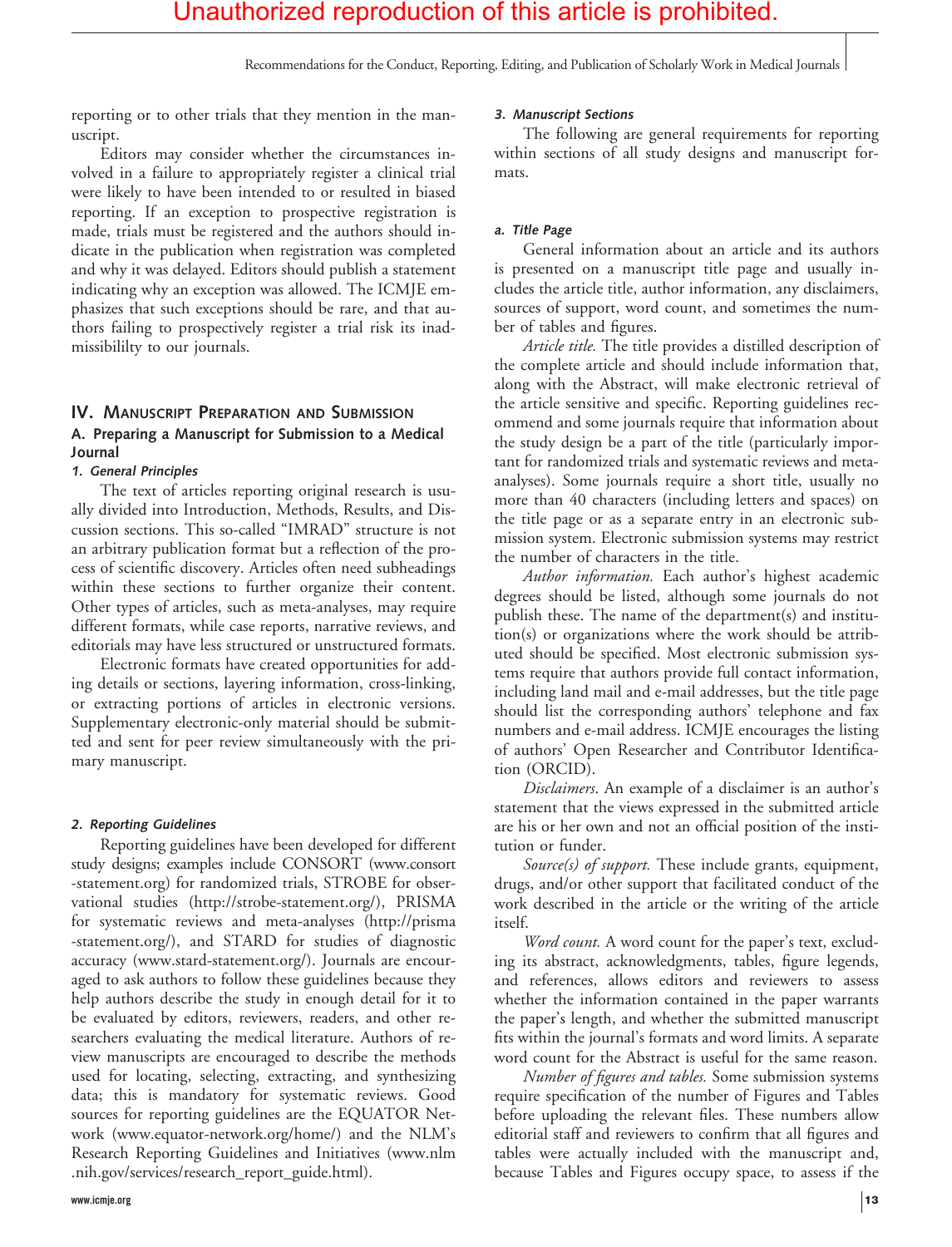information provided by the figures and tables warrants the paper's length and if the manuscript fits within the journal's space limits.

*Conflict of Interest declaration.* Conflict of interest information for each author needs to be part of the manuscript; each journal should develop standards with regard to the form the information should take and where it will be posted. The ICMJE has developed a uniform conflict of interest disclosure form for use by ICMJE member journals (www.icmje.org/coi\_disclosure.pdf) and the ICMJE encourages other journals to adopt it. Despite availability of the form, editors may require conflict of interest declarations on the manuscript title page to save the work of collecting forms from each author prior to making an editorial decision or to save reviewers and readers the work of reading each author's form.

### **b. Abstract**

Original research, systematic reviews, and metaanalyses require structured abstracts. The abstract should provide the context or background for the study and should state the study's purpose, basic procedures (selection of study participants, settings, measurements, analytical methods), main findings (giving specific effect sizes and their statistical and clinical significance, if possible), and principal conclusions. It should emphasize new and important aspects of the study or observations, note important limitations, and not overinterpret findings. Clinical trial abstracts should include items that the CONSORT group has identified as essential (www.consort-statement.org /resources/downloads/extensions/consort-extension-for -abstracts-2008pdf/). Funding sources should be listed separately after the Abstract to facilitate proper display and indexing for search retrieval by MEDLINE.

Because abstracts are the only substantive portion of the article indexed in many electronic databases, and the only portion many readers read, authors need to ensure that they accurately reflect the content of the article. Unfortunately, information in abstracts often differs from that in the text. Authors and editors should work in the process of revision and review to ensure that information is consistent in both places. The format required for structured abstracts differs from journal to journal, and some journals use more than one format; authors need to prepare their abstracts in the format specified by the journal they have chosen.

The ICMJE recommends that journals publish the clinical trial registration number at the end of the abstract. The ICMJE also recommends that, when a registration number is available, authors list that number the first time they use a trial acronym to refer to the trial they are reporting or to other trials that they mention in the manuscript. If the data have been deposited in a public repository, authors should state at the end of the abstract the data set name, repository name and number.

### **c. Introduction**

Provide a context or background for the study (that is, the nature of the problem and its significance). State the specific purpose or research objective of, or hypothesis tested by, the study or observation. Cite only directly pertinent references, and do not include data or conclusions from the work being reported.

### **d. Methods**

The guiding principle of the Methods section should be clarity about how and why a study was done in a particular way. The Methods section should aim to be sufficiently detailed such that others with access to the data would be able to reproduce the results. In general, the section should include only information that was available at the time the plan or protocol for the study was being written; all information obtained during the study belongs in the Results section. If an organization was paid or otherwise contracted to help conduct the research (examples include data collection and management), then this should be detailed in the methods.

The Methods section should include a statement indicating that the research was approved or exempted from the need for review by the responsible review committee (institutional or national). If no formal ethics committee is available, a statement indicating that the research was conducted according to the principles of the Declaration of Helsinki should be included.

### **i. Selection and Description of Participants**

Clearly describe the selection of observational or experimental participants (healthy individuals or patients, including controls), including eligibility and exclusion criteria and a description of the source population. Because the relevance of such variables as age, sex, or ethnicity is not always known at the time of study design, researchers should aim for inclusion of representative populations into all study types and at a minimum provide descriptive data for these and other relevant demographic variables. Ensure correct use of the terms sex (when reporting biological factors) and gender (identity, psychosocial or cultural factors), and, unless inappropriate, report the sex and/or gender of study participants, the sex of animals or cells, and describe the methods used to determine sex and gender. If the study was done involving an exclusive population, for example in only one sex, authors should justify why, except in obvious cases, e.g., prostate cancer. Authors should define how they determined race or ethnicity and justify their relevance.

### **ii. Technical Information**

Specify the study's main and secondary objectives usually identified as primary and secondary outcomes. Identify methods, equipment (give the manufacturer's name and address in parentheses), and procedures in suffi-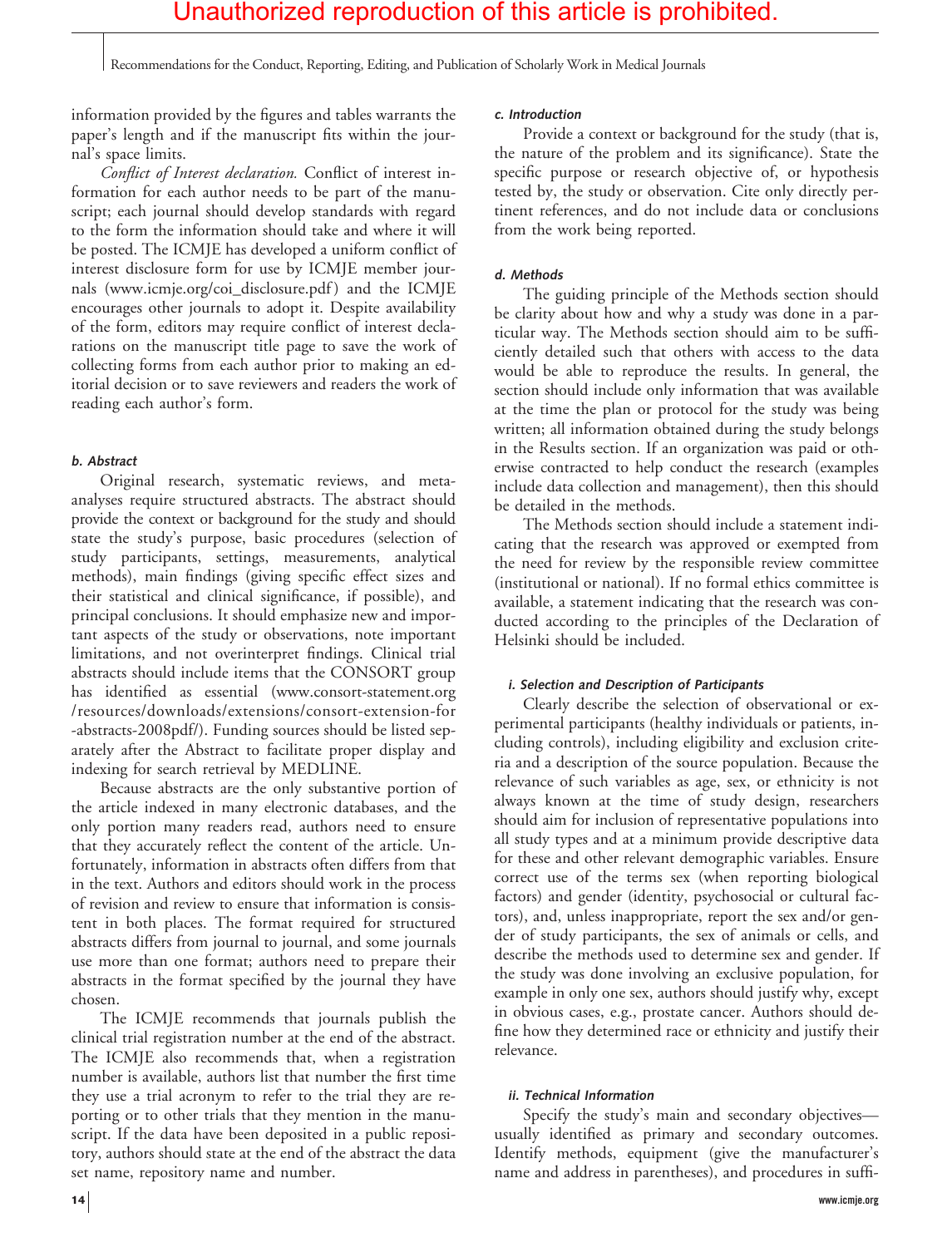cient detail to allow others to reproduce the results. Give references to established methods, including statistical methods (see below); provide references and brief descriptions for methods that have been published but are not well-known; describe new or substantially modified methods, give the reasons for using them, and evaluate their limitations. Identify precisely all drugs and chemicals used, including generic name(s), dose(s), and route(s) of administration. Identify appropriate scientific names and gene names.

#### **iii. Statistics**

Describe statistical methods with enough detail to enable a knowledgeable reader with access to the original data to judge its appropriateness for the study and to verify the reported results. When possible, quantify findings and present them with appropriate indicators of measurement error or uncertainty (such as confidence intervals). Avoid relying solely on statistical hypothesis testing, such as *P* values, which fail to convey important information about effect size and precision of estimates. References for the design of the study and statistical methods should be to standard works when possible (with pages stated). Define statistical terms, abbreviations, and most symbols. Specify the statistical software package(s) and versions used. Distinguish prespecified from exploratory analyses, including subgroup analyses.

#### **e. Results**

Present your results in logical sequence in the text, tables, and figures, giving the main or most important findings first. Do not repeat all the data in the tables or figures in the text; emphasize or summarize only the most important observations. Provide data on all primary and secondary outcomes identified in the Methods Section. Extra or supplementary materials and technical details can be placed in an appendix where they will be accessible but will not interrupt the flow of the text, or they can be published solely in the electronic version of the journal.

Give numeric results not only as derivatives (for example, percentages) but also as the absolute numbers from which the derivatives were calculated, and specify the statistical significance attached to them, if any. Restrict tables and figures to those needed to explain the argument of the paper and to assess supporting data. Use graphs as an alternative to tables with many entries; do not duplicate data in graphs and tables. Avoid nontechnical uses of technical terms in statistics, such as "random" (which implies a randomizing device), "normal," "significant," "correlations," and "sample."

Separate reporting of data by demographic variables, such as age and sex, facilitate pooling of data for subgroups across studies and should be routine, unless there are compelling reasons not to stratify reporting, which should be explained.

#### **f. Discussion**

It is useful to begin the discussion by briefly summarizing the main findings, and explore possible mechanisms or explanations for these findings. Emphasize the new and important aspects of your study and put your finings in the context of the totality of the relevant evidence. State the limitations of your study, and explore the implications of your findings for future research and for clinical practice or policy. Discuss the influence or association of variables, such as sex and/or gender, on your findings, where appropriate, and the limitations of the data. Do not repeat in detail data or other information given in other parts of the manuscript, such as in the Introduction or the Results section.

Link the conclusions with the goals of the study but avoid unqualified statements and conclusions not adequately supported by the data. In particular, distinguish between clinical and statistical significance, and avoid making statements on economic benefits and costs unless the manuscript includes the appropriate economic data and analyses. Avoid claiming priority or alluding to work that has not been completed. State new hypotheses when warranted, but label them clearly.

#### **g. References**

#### **i. General Considerations**

Authors should provide direct references to original research sources whenever possible. References should not be used by authors, editors, or peer reviewers to promote self-interests. Although references to review articles can be an efficient way to guide readers to a body of literature, review articles do not always reflect original work accurately. On the other hand, extensive lists of references to original work on a topic can use excessive space. Fewer references to key original papers often serve as well as more exhaustive lists, particularly since references can now be added to the electronic version of published papers, and since electronic literature searching allows readers to retrieve published literature efficiently.

Do not use conference abstracts as references: they can be cited in the text, in parentheses, but not as page footnotes. References to papers accepted but not yet published should be designated as "in press" or "forthcoming." Information from manuscripts submitted but not accepted should be cited in the text as "unpublished observations" with written permission from the source.

Avoid citing a "personal communication" unless it provides essential information not available from a public source, in which case the name of the person and date of communication should be cited in parentheses in the text. For scientific articles, obtain written permission and confirmation of accuracy from the source of a personal communication.

Some but not all journals check the accuracy of all reference citations; thus, citation errors sometimes appear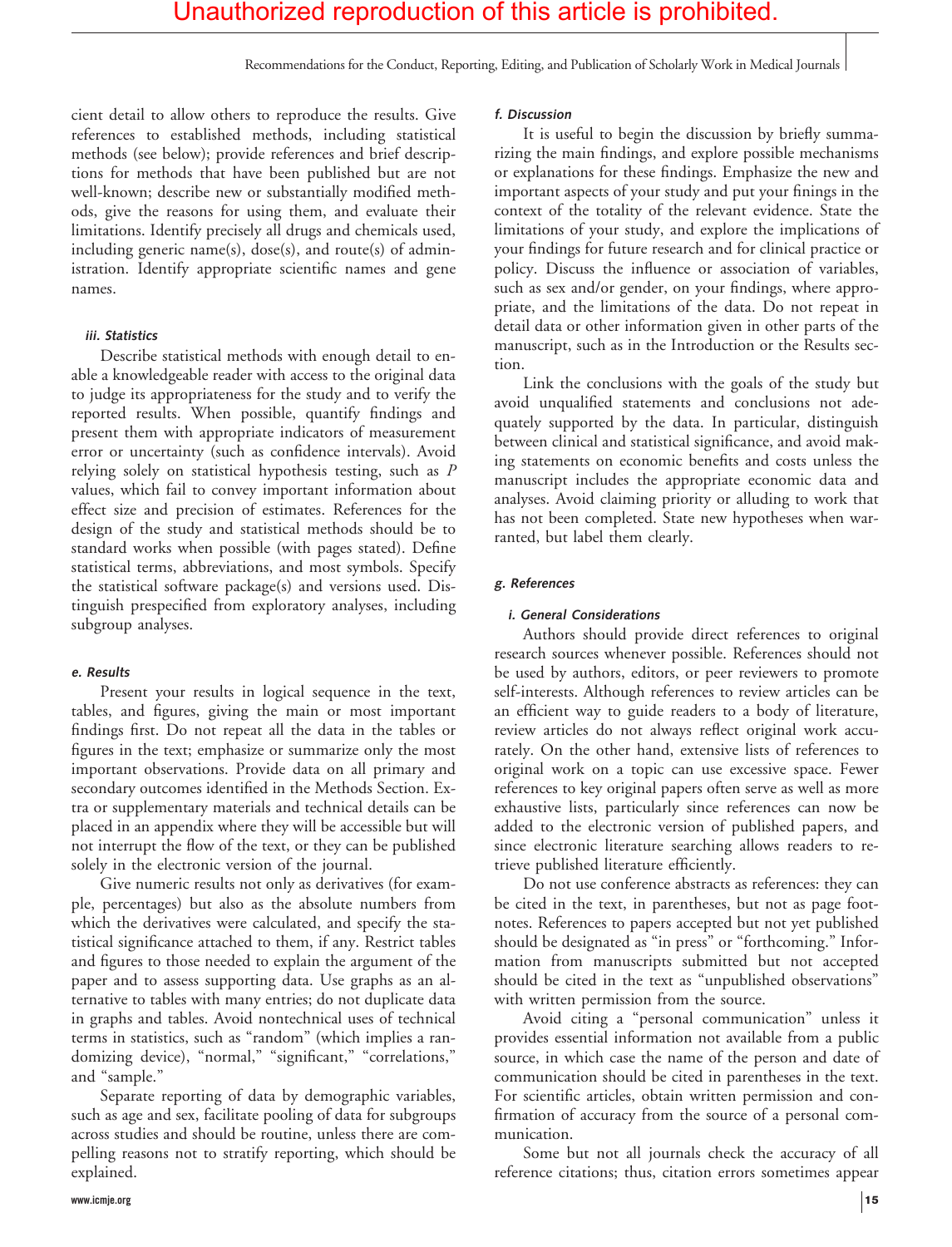## Unauthorized reproduction of this article is prohibited.

Recommendations for the Conduct, Reporting, Editing, and Publication of Scholarly Work in Medical Journals

in the published version of articles. To minimize such errors, references should be verified using either an electronic bibliographic source, such as PubMed, or print copies from original sources. Authors are responsible for checking that none of the references cite retracted articles except in the context of referring to the retraction. For articles published in journals indexed in MEDLINE, the ICMJE considers PubMed the authoritative source for information about retractions. Authors can identify retracted articles in MED-LINE by searching PubMed for "Retracted publication [pt]", where the term "pt" in square brackets stands for publication type, or by going directly to the PubMed's list of retracted publications (www.ncbi.nlm.nih.gov/pubmed ?term=retracted+publication+[pt]).

References should be numbered consecutively in the order in which they are first mentioned in the text. Identify references in text, tables, and legends by Arabic numerals in parentheses.

References cited only in tables or figure legends should be numbered in accordance with the sequence established by the first identification in the text of the particular table or figure. The titles of journals should be abbreviated according to the style used for MEDLINE (www.ncbi.nlm .nih.gov/nlmcatalog/journals). Journals vary on whether they ask authors to cite electronic references within parentheses in the text or in numbered references following the text. Authors should consult with the journal to which they plan to submit their work.

#### **ii. Style and Format**

References should follow the standards summarized in the NLM's International Committee of Medical Journal Editors (ICMJE) Recommendations for the Conduct, Reporting, Editing and Publication of Scholarly Work in Medical Journals: Sample References (www.nlm.nih.gov /bsd/uniform\_requirements.html) webpage and detailed in the NLM's Citing Medicine, 2nd edition (www.ncbi.nlm .nih.gov/books/NBK7256/). These resources are regularly updated as new media develop, and currently include guidance for print documents; unpublished material; audio and visual media; material on CD-ROM, DVD, or disk; and material on the Internet.

#### **h. Tables**

Tables capture information concisely and display it efficiently; they also provide information at any desired level of detail and precision. Including data in tables rather than text frequently makes it possible to reduce the length of the text.

Prepare tables according to the specific journal's requirements; to avoid errors it is best if tables can be directly imported into the journal's publication software. Number tables consecutively in the order of their first citation in the text and supply a title for each. Titles in tables should be short but self-explanatory, containing information that allows readers to understand the table's content without having to go back to the text. Be sure that each table is cited in the text.

Give each column a short or an abbreviated heading. Authors should place explanatory matter in footnotes, not in the heading. Explain all nonstandard abbreviations in footnotes, and use symbols to explain information if needed. Symbols may vary from journal to journal (alphabet letter or such symbols as  $*,$   $\dagger$ ,  $\ddagger$ ,  $\circ$ ), so check each journal's instructions for authors for required practice. Identify statistical measures of variations, such as standard deviation and standard error of the mean.

If you use data from another published or unpublished source, obtain permission and acknowledge that source fully.

Additional tables containing backup data too extensive to publish in print may be appropriate for publication in the electronic version of the journal, deposited with an archival service, or made available to readers directly by the authors. An appropriate statement should be added to the text to inform readers that this additional information is available and where it is located. Submit such tables for consideration with the paper so that they will be available to the peer reviewers.

#### **i. Illustrations (Figures)**

Digital images of manuscript illustrations should be submitted in a suitable format for print publication. Most submission systems have detailed instructions on the quality of images and check them after manuscript upload. For print submissions, figures should be either professionally drawn and photographed, or submitted as photographicquality digital prints.

For radiological and other clinical and diagnostic images, as well as pictures of pathology specimens or photomicrographs, send high-resolution photographic image files. Before-and-after images should be taken with the same intensity, direction, and color of light. Since blots are used as primary evidence in many scientific articles, editors may require deposition of the original photographs of blots on the journal's website.

Although some journals redraw figures, many do not. Letters, numbers, and symbols on figures should therefore be clear and consistent throughout, and large enough to remain legible when the figure is reduced for publication. Figures should be made as self-explanatory as possible, since many will be used directly in slide presentations. Titles and detailed explanations belong in the legends not on the illustrations themselves.

Photomicrographs should have internal scale markers. Symbols, arrows, or letters used in photomicrographs should contrast with the background. Explain the internal scale and identify the method of staining in photomicrographs.

Figures should be numbered consecutively according to the order in which they have been cited in the text. If a figure has been published previously, acknowledge the